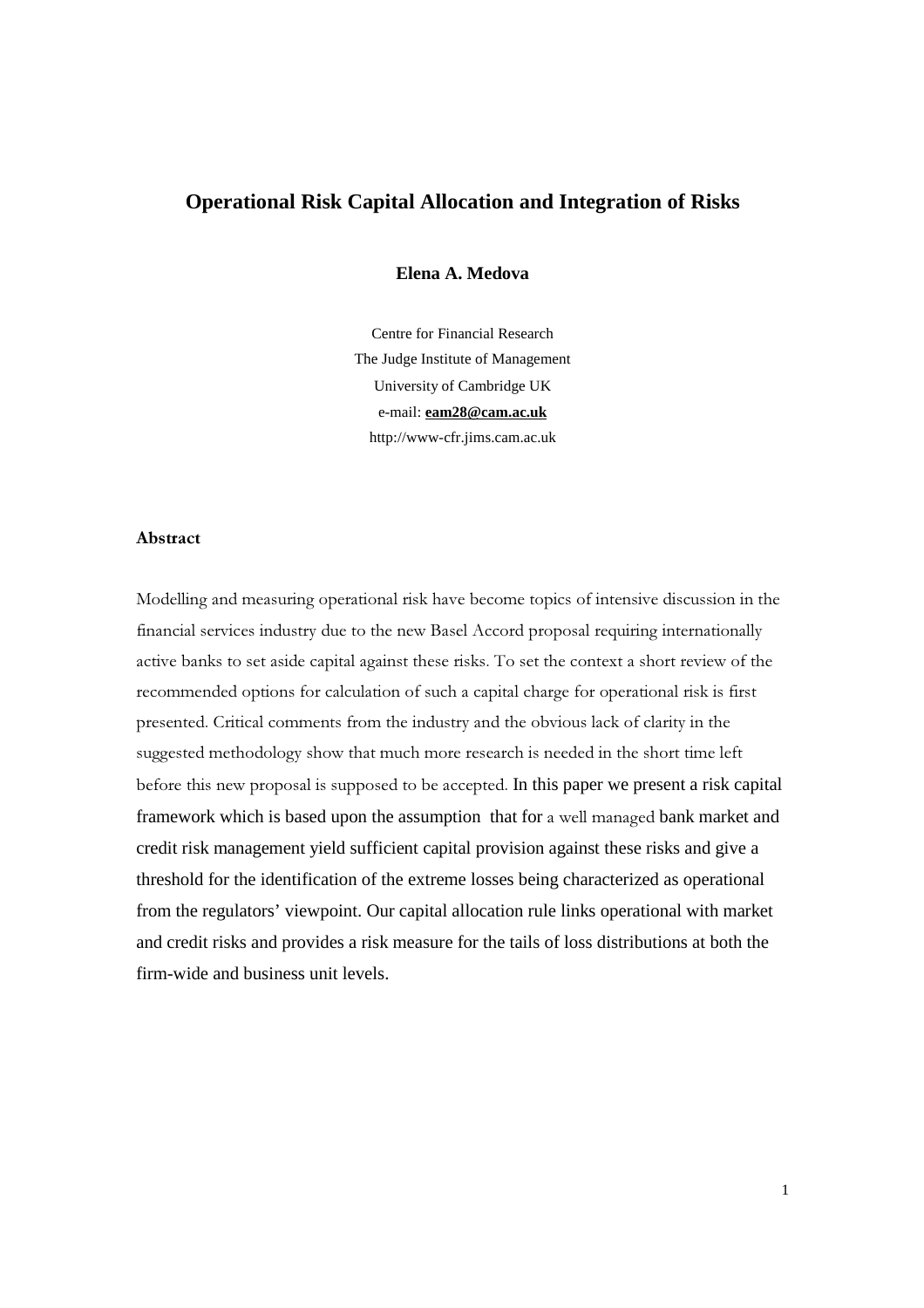## **1. Introduction**

In September 1998 in a special address to the Credit Risk Modeling Conference held in London, W. McDonough, Basel Committee chairman and chief executive of the Federal Reserve Bank of New York, turned the attention of delegates to operational risk, reminding them about the events at Barings and Daiwa banks. At that moment, known to only a very few of the conference participants, the biggest bail-out of our time was being discussed in New York, that of Long Term Capital Management (LTCM). The consequences for financial stability of its subsequent near failure raised the concern of regulators at the international level.

As a reaction to that event and to many other highly publicized events, all of which have involved 'mismanagement' such as fraud, unauthorized trading or mistaken long term views, the New Basel Accord [1] specifically defines *operational risk*. For the first time banks will be required to reserve capital against risks other than credit and market. Three approaches are proposed by the Basel Committee for calculating operational risk capital, but all three are lacking specifics and require the availability of appropriate - increasingly detailed -- data for quantification of operational risks. All three approaches follow a simple actuarial methodology similar to the risk-based capital rules of the 1988 Basel Capital Accord. Whether these rules will seriously underestimate or overestimate the losses caused by criminals or technological failures remains an open question. But a more serious question must be asked: Does the proposed approach have serious flaws in its formulation and application which will limit current and all future innovation for credit and market risk management?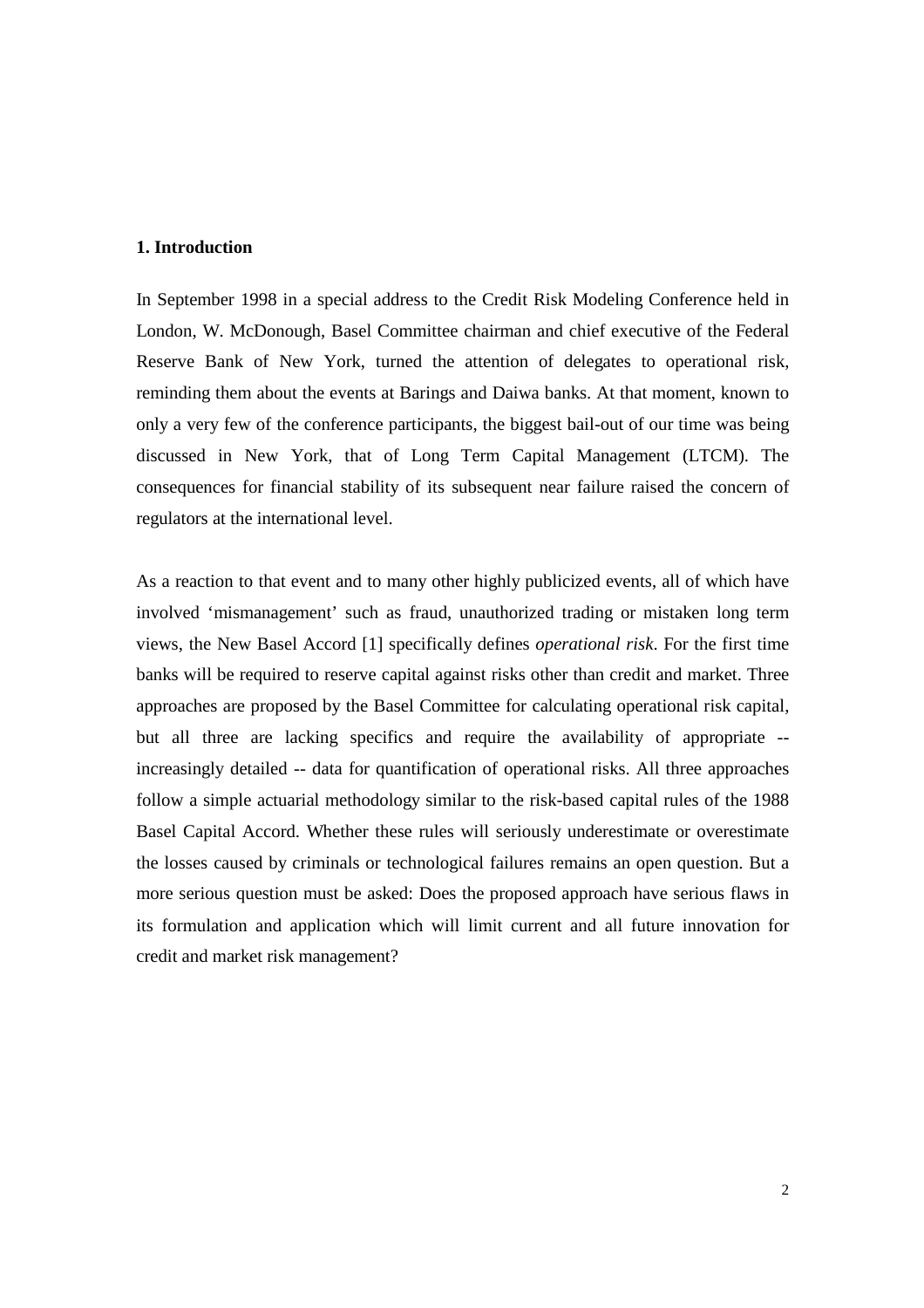# **2. The new operational risk charge -- regulatory response to major risk mismanagement**

In what follows a brief review of the current Basel proposal is given, followed by a summary of the criticism contained in available comments [2]. Probably the strongest is that of the American Banking Association:

*'The inclusion of an operational risk capital charge … is arbitrary, undeveloped and not capable of being implemented.'*

The need for clarification of the new Basel alternative operational risk quantification is obvious. The complexity of the originating causes of operational risk, the 'rare event' nature of *significant* losses and the desire to integrate operational risk capital provision with that for market and credit risks all lead us to capital allocation rules based on results from *extreme value theory* (EVT) 1 . Application of EVT to operational risk modeling serves as the principal objective of regulation:

*'A real concern of supervisors is the low-probability, high-severity event that can produce losses large enough to threaten a financial institution's health'* [5].

The theory of extreme events tells us that expected severity is a linearly increasing function of a specified threshold (see, (7) in Section 4). Therefore regulatory operational risk capital will have to be increased to higher and higher levels and this is why extreme operational risk should be monitored and only *partially* covered by economic capital within the discretion of an institution. The lender of last resort can be considered to grant a form of put option on the uncovered extreme risk whose premium in effect is regulatory capital.

The fact is that no data now exists for evaluation of operational risk events similar to Barings, Daiwa or LTCM. The possibility of effectively pooling such data across institutions seems unrealistic for many years to come and is statistically invalid without much further research. What is required by the new proposal would be equivalent to

<sup>&</sup>lt;sup>1</sup> For the basic theory and an extensive list of references, see [3]. For a current overview of EVT applications in finance see [4].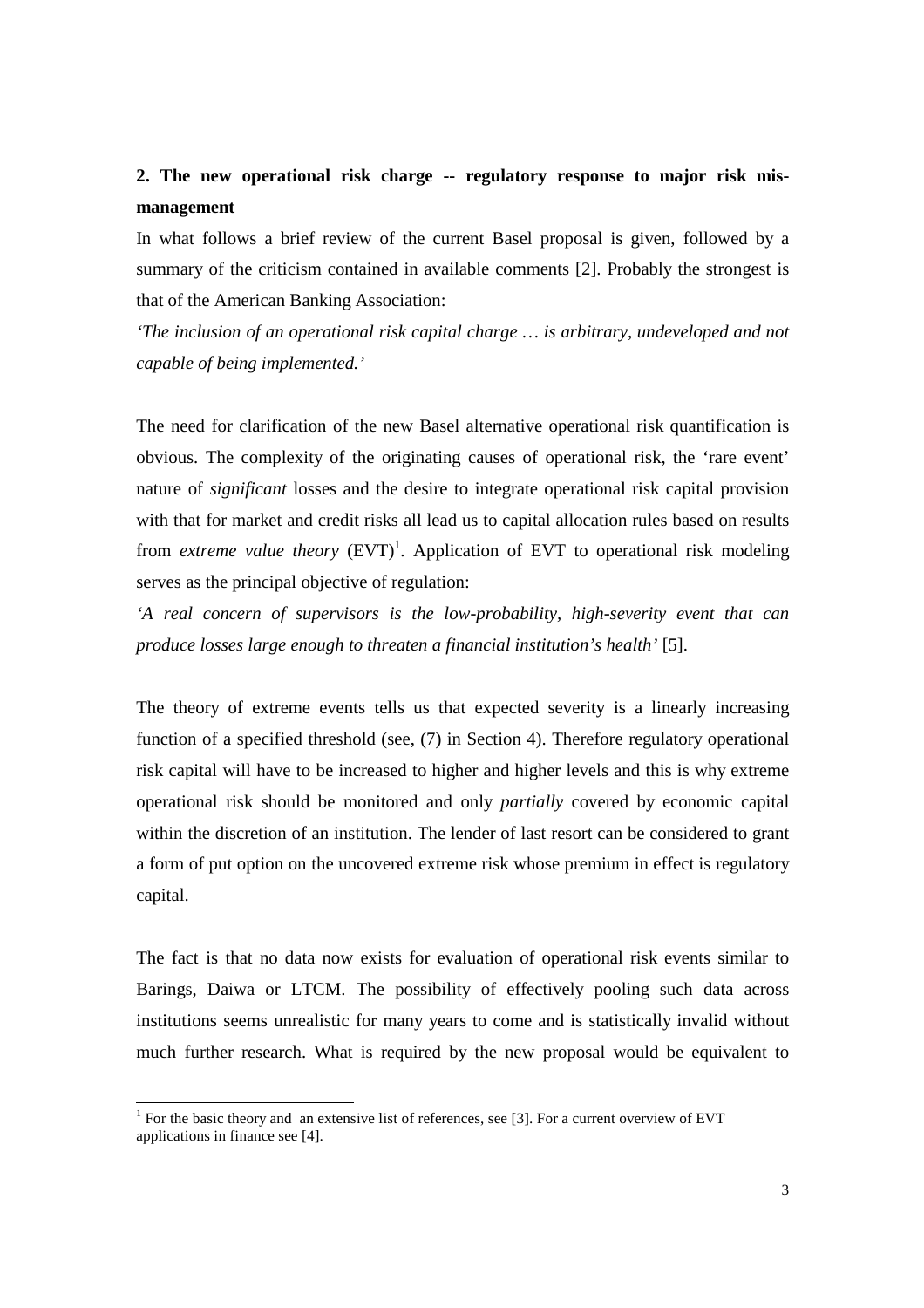benchmarking such operational risks as 'standard fraud' or 'average technology breakdown'.

In our method only internal data of trading and banking books should be used for operational risk assessment. The presence of 'extremes' will indicate that some operational risks exist since the 'normal' markets assumption (i.e. losses being not far too from their mean) is then violated. The question of the precise choice of appropriate level of capital allocation -- economic or regulatory -- is one left for the industry and regulators to decide in the future. We attempt here only to provide an appropriate methodology.

The banking industry responded to the 1988 Basel Accord by investing in research and development of internal risk models for market and credit risks based on the *value at risk* (VaR) paradigm. The 1996 amendment allowing the banks to use their own internal VaR models for market risk management and the current acceptance of elements of internal credit models is an admission that carefully specified VaR models can deliver a more accurate measure of risk. It has also lead to practical reductions in the capital charges of leading institutions. In new proposal the Basel committee has countered by imposing a regulatory capital charge related to operational risk.

Operational risk definitions are based on the identification of causes whose consequences are often not measurable. The new Accord definition of operational risk replaces earlier long lists of everything that could go wrong [6] with the shorter classification summary: *'The risk of direct or indirect loss resulting from inadequate or failed internal processes, people and systems or from external events.'* [New Basel Capital Accord definition]

Thus at present the earlier debate on the definition of operational risk has evolved to the current debate on the amount of regulatory capital required to cover it. Nevertheless differences in defining risk may result in irreconcilable differences between the results of quantitative models.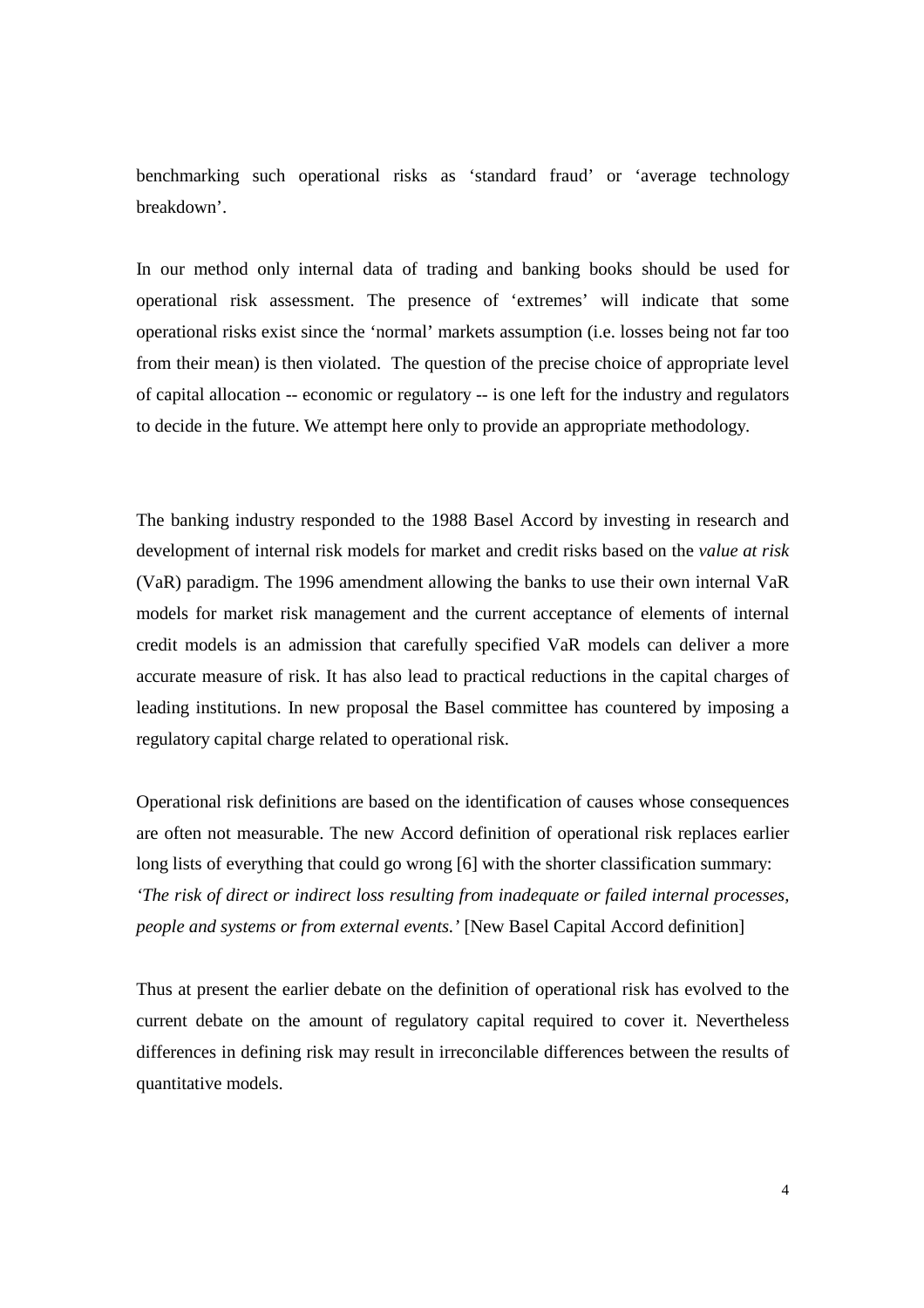Overall the operational risk charge will represent  $20\%$  of the minimum regulatory capital bank capital ratio<sup>2</sup>. A bank's total capital ratio -- minimum 8% -- will be measured by [Overview of new Accord, p.12, point 63]:

> + 12.5( + ) *Credit Risk Market Risk Operational RiskTotal Capital*

Equivalently, total regulatory capital must exceed the sum of the assessments of 8% of credit risk, all of market risk and all of operational risk, i.e.

*Total Capital*  $\geq 0.08$  *Credit Risk* + *Market Risk* + *Operational Risk*.

Three options have been proposed for calculation of the operational risk charge for an institution. In all three options the value of regulatory operational risk capital is proportional to some *exposure indicator* (EI) which is an accounting measure of bank activity.

#### *Option 1 -- The basic indicator approach*

Gross income is proposed as an exposure indicator and is measured by a rolling 3 year average. The charge or *operational risk capital* is equal to a fixed proportion α (approximately 30%) of the gross income, i.e.

## *The charge equals EI multiplied by* α.

## *Option 2 -- The standardised approach*

 $\overline{a}$ 

A bank is divided into standard business lines. Regulators for each business line specify an exposure indicator serving as a proxy for the area's activity (see Table 1). The charge for each business line equals a standard risk indicator or *exposure indicator* (EI) of business line multiplied by an *individual factor*  $\beta$ <sub>*i*</sub>. The level of the factors

<sup>&</sup>lt;sup>2</sup> This will be reduced due to criticism from industry [Update on the New Basel Capital Accord 25.7.01]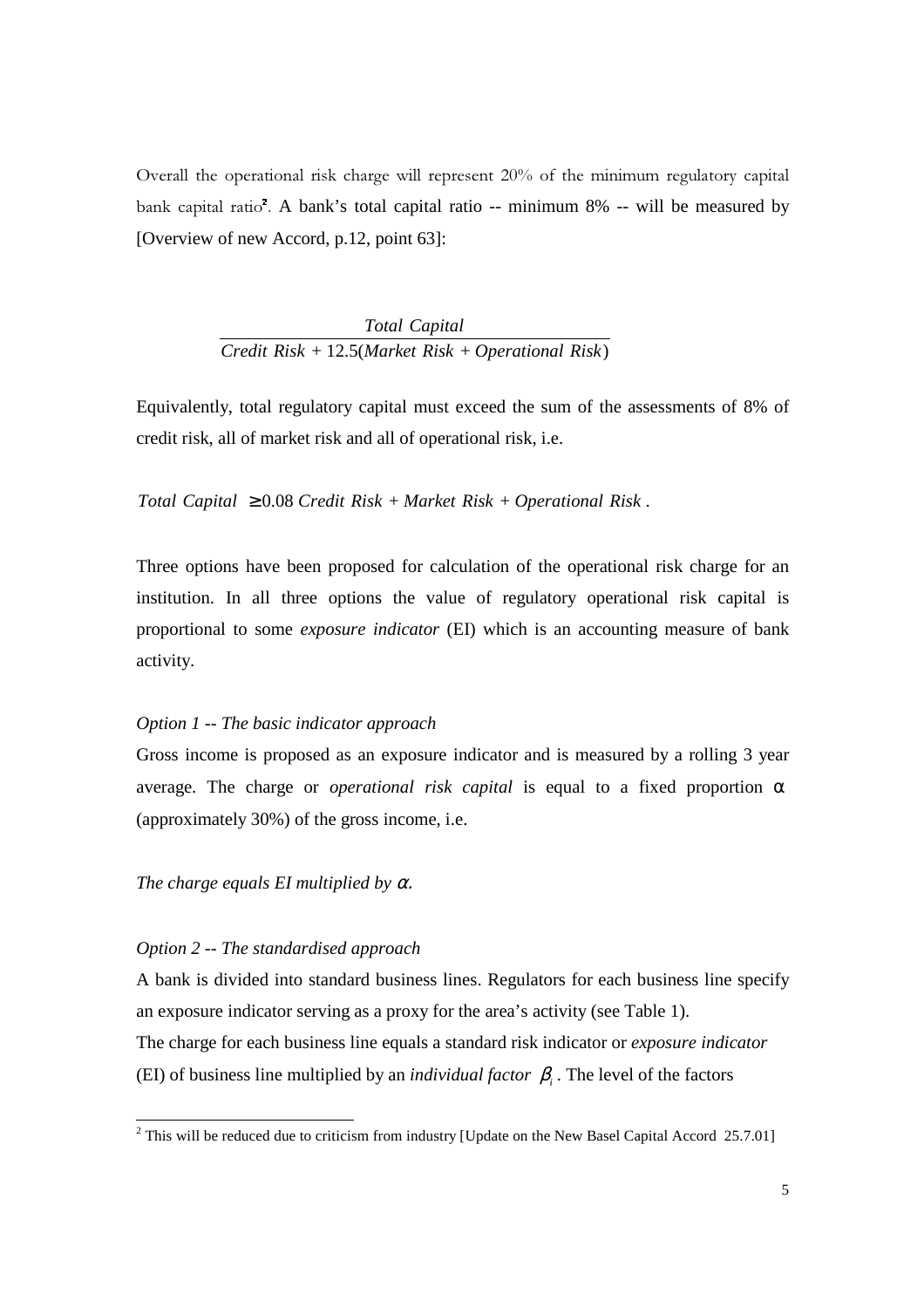$\beta$ <sub>i</sub> will be calculated to reflect the different weightings of business lines (from a given broad range of standard weightings) and the institution's EI values.

*The total charge equals the sum of business line charges.*

| <b>Business Line</b>          | <b>Exposure Indicator</b>    |  |  |
|-------------------------------|------------------------------|--|--|
| Corporate Finance             | Gross Income                 |  |  |
| <b>Trading and Sales</b>      | Gross Income                 |  |  |
| <b>Retail Banking</b>         | <b>Annual Average Assets</b> |  |  |
| <b>Commercial Banking</b>     | <b>Annual Average Assets</b> |  |  |
| <b>Payment and Settlement</b> | <b>Annual Settlement</b>     |  |  |
|                               | Throughput                   |  |  |
| <b>Asset Management</b>       | Total Funds Under            |  |  |
|                               | Management                   |  |  |
| Retail Brokerage              | Gross Income                 |  |  |

Table 1. *The standardised approach: division of an average bank into business lines*

.

## *Option 3 -- The internal measurement approach*

This approach involves a more detailed view of operational losses by considering a number of operational risk types for each business line. The classification in Table 2 presents the current view of risk types, and business lines and exposure indicators. For each business line/risk type, a bank provides an exposure indicator (EI) which is a proxy for the size of the risk exposure, an (expected) frequency of loss events given by the *probability of a loss event* (PE) and an (expected) severity of loss given by a *loss given event* (LGE) value.

Expected loss (EL) by business line and loss type is a product of EI, PE and LGE, i.e.

$$
EL = EI \times PE \times LGE.
$$
 (1)

The charge by business line and loss type equals EL multiplied by an individual factor γ, which will be determined by supervisors on the basis of industry-wide data. The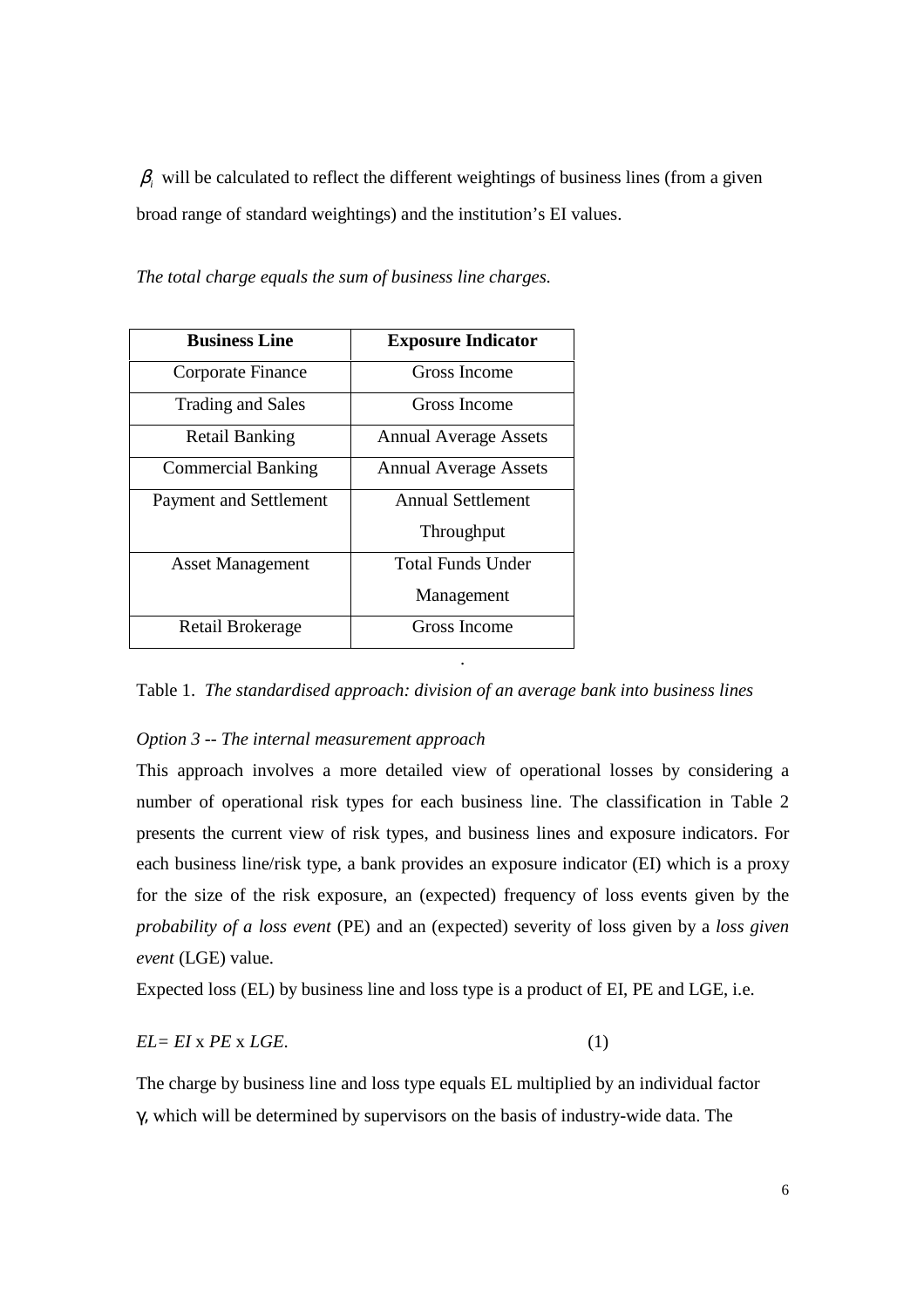industry-wide loss distribution and the regulatory specified gamma term are supposed to capture the differences in the risk profiles of individual banks.

|                  | <b>Event Type Category</b>       |                                         |                        |                        |
|------------------|----------------------------------|-----------------------------------------|------------------------|------------------------|
|                  | Write-downs due to theft, fraud, |                                         | Employment             | Damage to              |
|                  | unauthorized activity; Loss of   |                                         | Practices and          | <b>Physical Assets</b> |
|                  |                                  | recourse; Restitution; Regulatory and   | Workplace              |                        |
|                  |                                  | compliance penalties; Legal liabilities | Safety                 |                        |
| <b>Business</b>  | <b>EI</b> -- Financial<br>$EI -$ |                                         |                        |                        |
| Line             | <b>Statement-</b>                | <b>Transactional</b>                    |                        |                        |
|                  | <b>Based</b>                     | <b>Value-Based</b>                      |                        |                        |
| Corporate        | Gross Income                     | <b>Value of Deals</b>                   |                        |                        |
| Finance          |                                  |                                         |                        |                        |
| Trading &        | Gross Income                     | Value of Trades                         |                        |                        |
| <b>Sales</b>     |                                  |                                         |                        |                        |
| Retail           | Gross Income /                   | Value of Retail                         |                        |                        |
| <b>Banking</b>   | <b>Total Assets</b>              | <b>Transactions</b>                     | Total                  |                        |
| Commercial       | Gross Income /                   | Value of Com.                           | Compensation           |                        |
| <b>Banking</b>   | <b>Total Assets</b>              | Bank. Trans.                            | <b>OR</b>              | <b>Book Value of</b>   |
| Payment &        |                                  | Value of Trans.                         | <b>Total Number of</b> | <b>Physical Assets</b> |
| Settlement       | Gross Income                     | Settled &                               | Employees              |                        |
|                  |                                  | <b>Payments Made</b>                    |                        |                        |
| Agency           | Gross Income/                    | N/A                                     |                        |                        |
| Services         | Assets u. Man.                   |                                         |                        |                        |
| Asset            | Gross Income/                    | N/A                                     |                        |                        |
| Management       | Funds u. Man.                    |                                         |                        |                        |
| Retail           | Gross Income                     | Value of                                |                        |                        |
| <b>Brokerage</b> |                                  | Transactions                            |                        |                        |

## Table 2. *Business lines, loss types and exposure indicators*

Each option of the new proposal is viewed as a 'progressive step' in the management of operational risk at 'increasing levels of sophistication'. Yet, Option 3 lacks any clarity in problem formulation. In spite of a vague proposal (γ factor) to calibrate the operational risk charge based on expected and unexpected losses, the charge is proportional to *expected* loss.

Let us try to define an expected operational loss for Option 3 and compare this definition with an expected credit loss. Assume long term stationarity of the environment of an institution and – using discrete modeling for conceptual simplicity -- define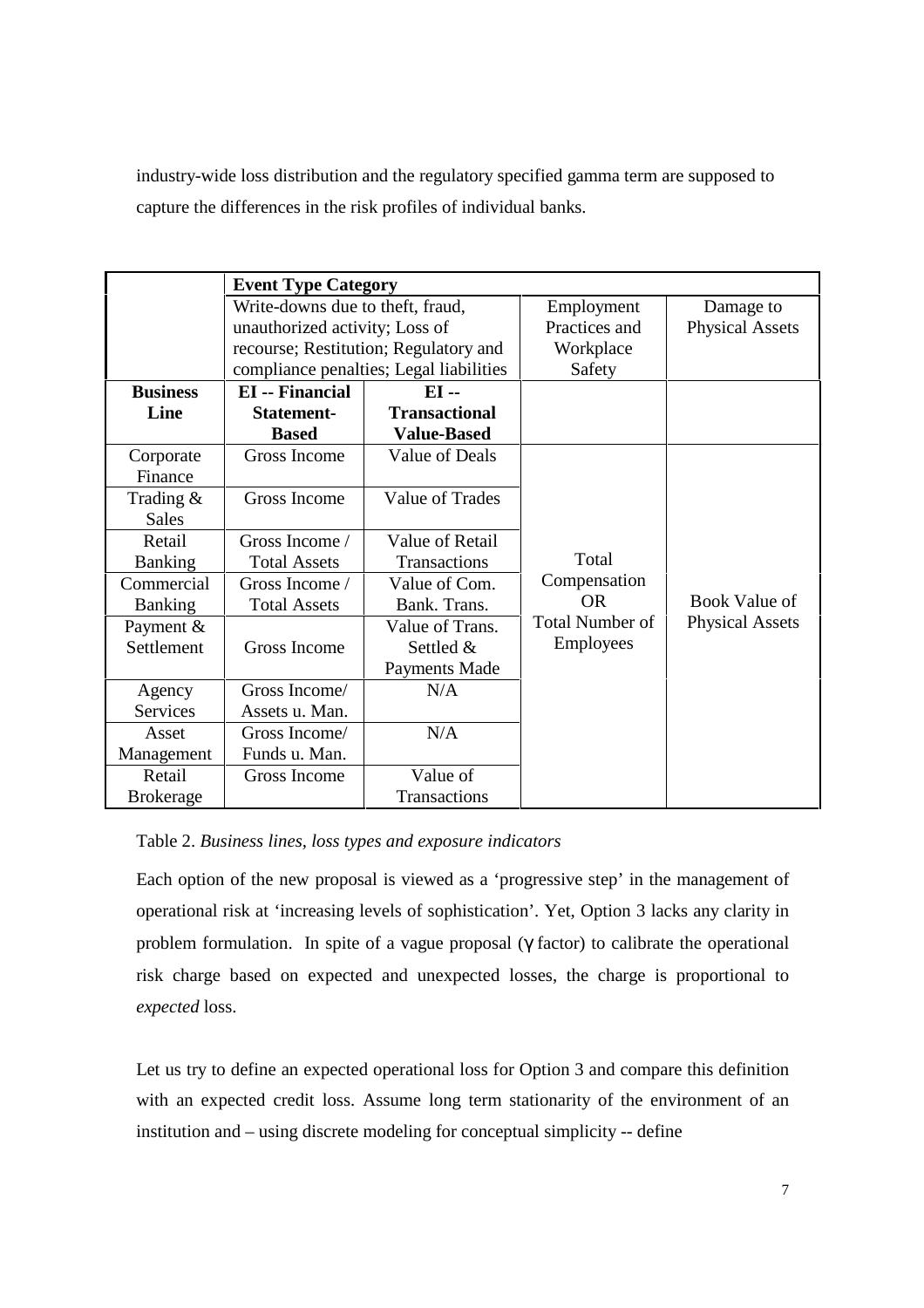*losses*  $l_k \in L$ ,  $k = 1,..., K$ , occurring with probability  $P(l_k)$  and *risk type events*  $e_{ij} \in E$ ,  $i = 1,...,n$ ,  $j = 1,...,N$ , occuring with probability  $P(e_{ij})$  or PE. Then the expected loss is given by

$$
E(\mathbf{L}) = \sum_{k} P(l_k) l_k
$$
  
=  $E(E(\mathbf{L} | \mathbf{e})) = \sum_{i,j} P(e_{ij}) E(\mathbf{L} | e_{ij}) = \sum_{ij} \sum_{k} l_k P(l_k | e_{ij}) P(e_{ij}).$  (2)

The loss given event (LGE) occurs with the conditional probability of the loss *L* being at level *l* given the realization of the event *e.* Such operational risk events belong to the set *E* and are indexed by the numbers of business lines and risk types. In our previous work [9] we proposed to collect data across business lines and risk types in the cells of Table 3 below.

| <b>Event Type</b>    | Technology              | $\cdots$ | Fraud                   | .        | External event          | <b>Total</b>            |
|----------------------|-------------------------|----------|-------------------------|----------|-------------------------|-------------------------|
| Category 1,,N        | failure                 |          |                         |          |                         |                         |
|                      | 1                       |          | j                       |          | N                       |                         |
| <b>Business Unit</b> |                         |          |                         |          |                         |                         |
| 1,n                  |                         |          |                         |          |                         |                         |
| 1                    | $L^1_1$                 |          | $L_1^j$                 |          | $L_1^N$                 | $L^1_1, L^2_1, , L^N_1$ |
| $\overline{2}$       | $L^1_2$                 |          | $L_2^j$                 | .        | $L^N_2$                 | $L_1^1, L_2^2, , L_2^N$ |
| $\cdots$             |                         |          |                         |          |                         |                         |
| $\mathbf{i}$         | $L_i^1$                 |          | $L_i^j$                 |          | $L^N$                   | $L_i^1, L_i^2, , L_i^N$ |
| $\cdots$             |                         | $\cdots$ |                         | $\cdots$ |                         | .                       |
| $\mathbf n$          | $L_n^1$                 |          | $L_n^j$                 |          | $L_n^N$                 | $L_n^1, L_n^2, , L_n^N$ |
| Firm-wide            | $L^1_1, L^1_2, , L^1_N$ | $\ldots$ | $L_1^j, L_2^j, , L_n^j$ | $\cdots$ | $L_1^N, L_2^N, , L_n^N$ | $L^1, L^2, , L^N$       |

**Table 3** *Firm-wide matrix of operational losses*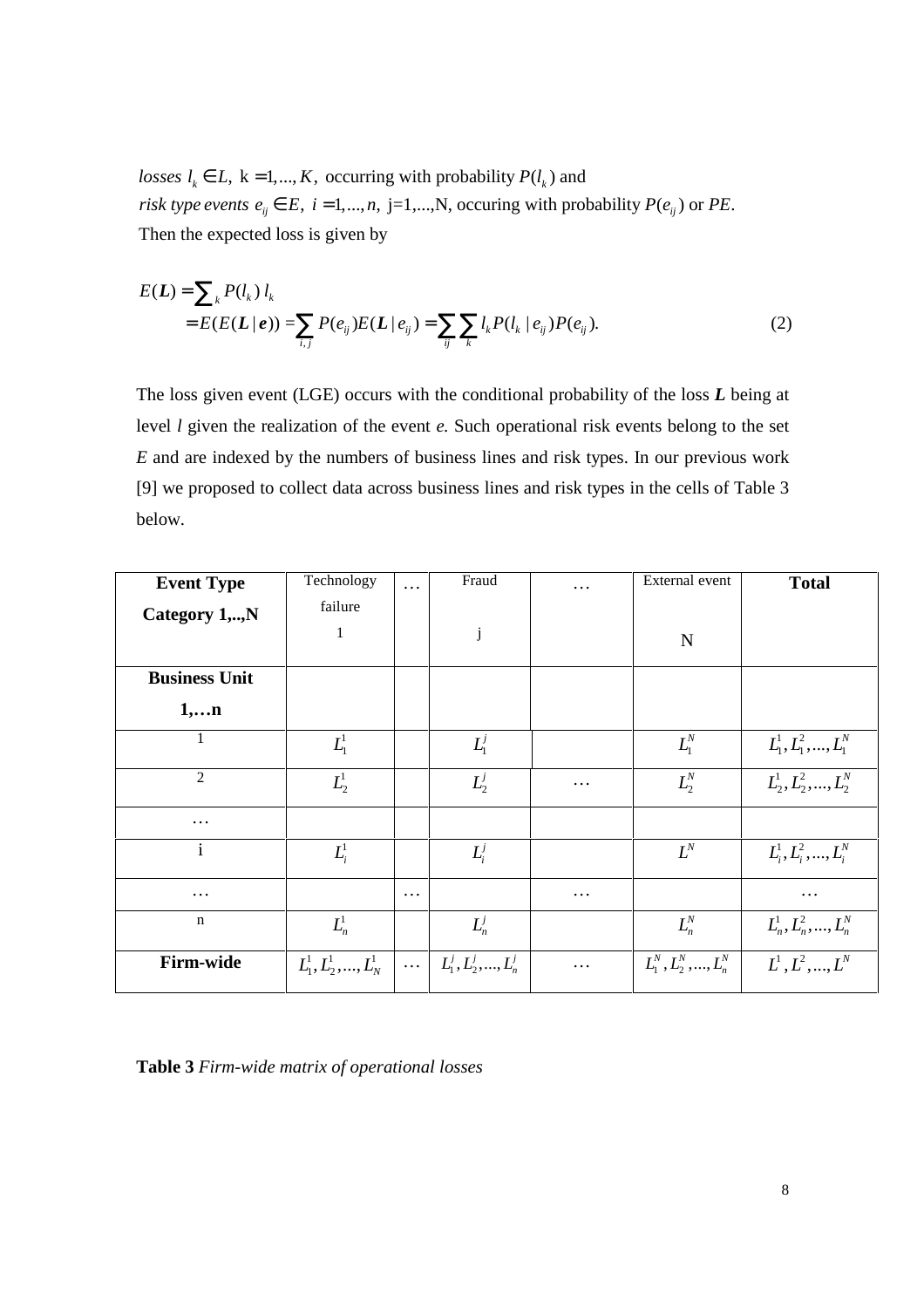A fundamental concept of actuarial modeling is the distinction between unconditional and conditional event probabilities. Assuming that the *unconditional* probability of the  $(i, j)$ th event  $P(e_{ij})$ , is its expected frequency (empirical or subjective), the *conditional* probability  $P(e_{ij} | l_k)$  of the event is its probability if we knew what the realized value  $l_k$ of the loss would be. The unconditional probability of the event  $e_i$  is the average value of its conditional probabilities across *all* realizations of losses possible from this event

$$
P(e_{ij}) = \sum_{k} P(e_{ij} | l_k) P(l_k).
$$

By Bayes theorem the probability of loss given event  $e_i$  is

$$
P(l_k | e_{ij}) = \sum_{k} \frac{P(e_{ij} | l_k) P(l_k)}{\sum_{i,j} P(e_{ij} | l_k) P(l_k)},
$$

where  $P(l_k)$  is the unconditional probability of a loss of severity  $l_k$  from *any* source, and the expected loss, LGE given event  $e_{ij}$  is given by

$$
E(L | e_{ij}) = \sum_{k} l_k P(l_k | e_{ij}), \qquad (3)
$$

the inner s um of (2).

Thus the simplification of (2) embodied in (1) is to specify a *single* (representative?) expected loss severity for each risk type and business line of the event occurring with probability PE .

Given the lack of operational risk data it is nontrivial to reconcile calculation of *total expected losses* across all business lines and risk types for an individual bank. The final step, adjusting by *individual* factors γ and exposure factors EI in order to define total *unexpected loss* -- indicating that the previous considerations are *not* institution specific - is doubtful, due to the limited of availability of operational risk data for the cells of Tables 2 and 3 and their current limited relevance across the industry.

The expression for the calculation of operational expected loss EL borrows notation from expected loss calculations in credit models (see, for example, Chapter 4 of [7]).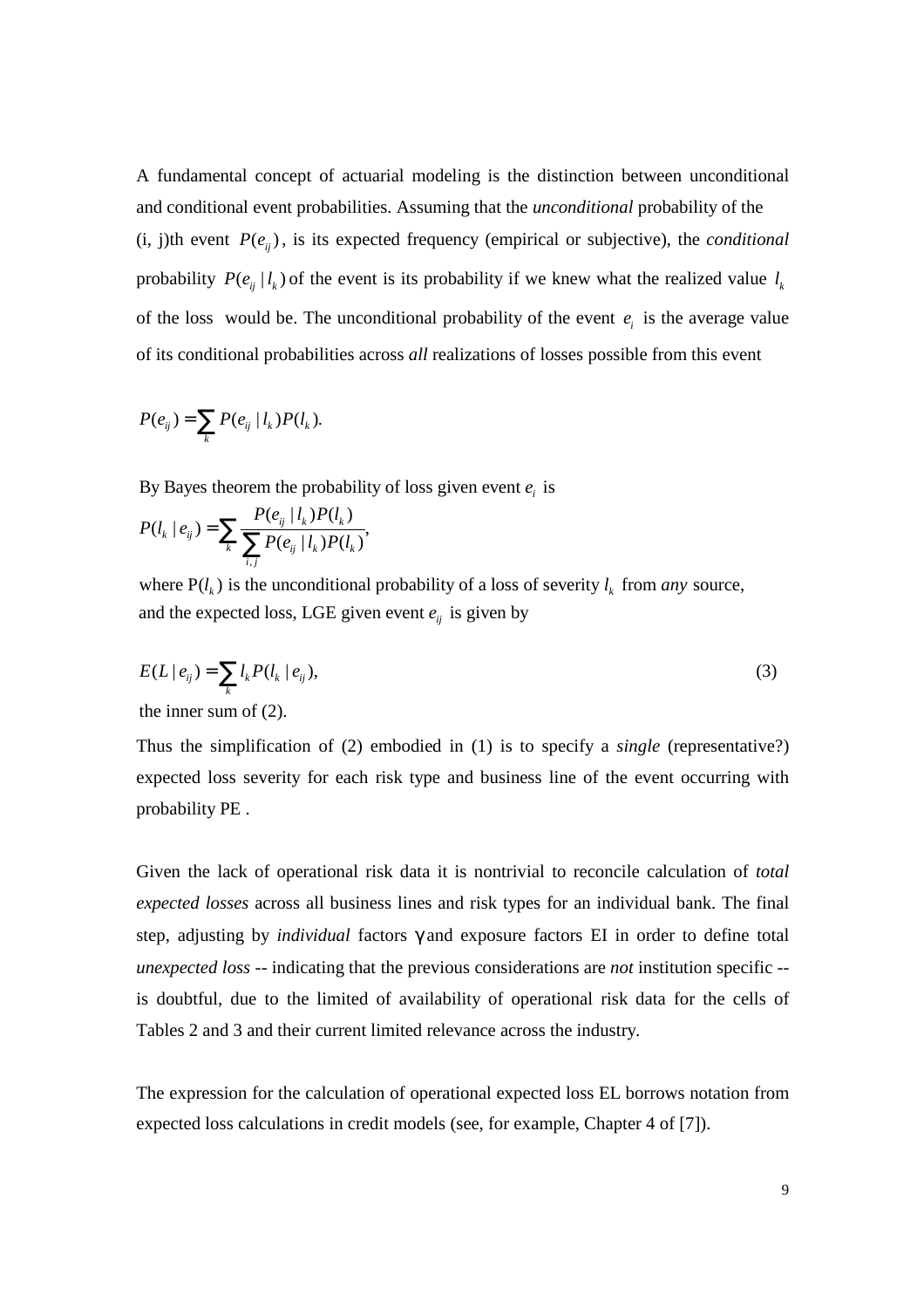*Expected loss = exposure x loss given default x probability of default.*

For most purposes a credit loss arises only in event of obligor default, thus *loss given default*. But for default events the conditional probabilities are driven by systematic risk factors.

*'The conditional default probability is defined across all possible realizations of some systematic risk factors X which are identified with some specific observable quantities such as macroeconomic variables or industrial sector performance indicators, or may be left abstract. Regardless of their identity, it is assumed that all correlation in credit events is due to common sensitivity to these factors'* [8].

-- Do systematic risk factors driving operational risks exist and, if so, what is an *industry wide* loss distribution?

Perhaps an even more important question is the following.

-- How does an operational risk charge (based on such factors or not) relate to market and credit risk management?

If any of the options proposed by Basel are used, the unfortunate answer is that with gross income, or any other size related exposure indicator, a potential increase in gross income through successful market and credit risk management would be *penalized* by the operational risk charge.

The industry's dissatisfaction with the proposed operational risk capital allocation may be summarized by the following extract from the BBA's comments [2]:

*'Using proxies for the size of operational risk is an admission that measurement of operational risk does not lend itself to the approaches which have been developed for market and credit risk. Indeed, the proxy proposed is simpler than the use of risk weighted assets in the current credit regime or the use of the market value of positions in the standard market risk evaluations.'*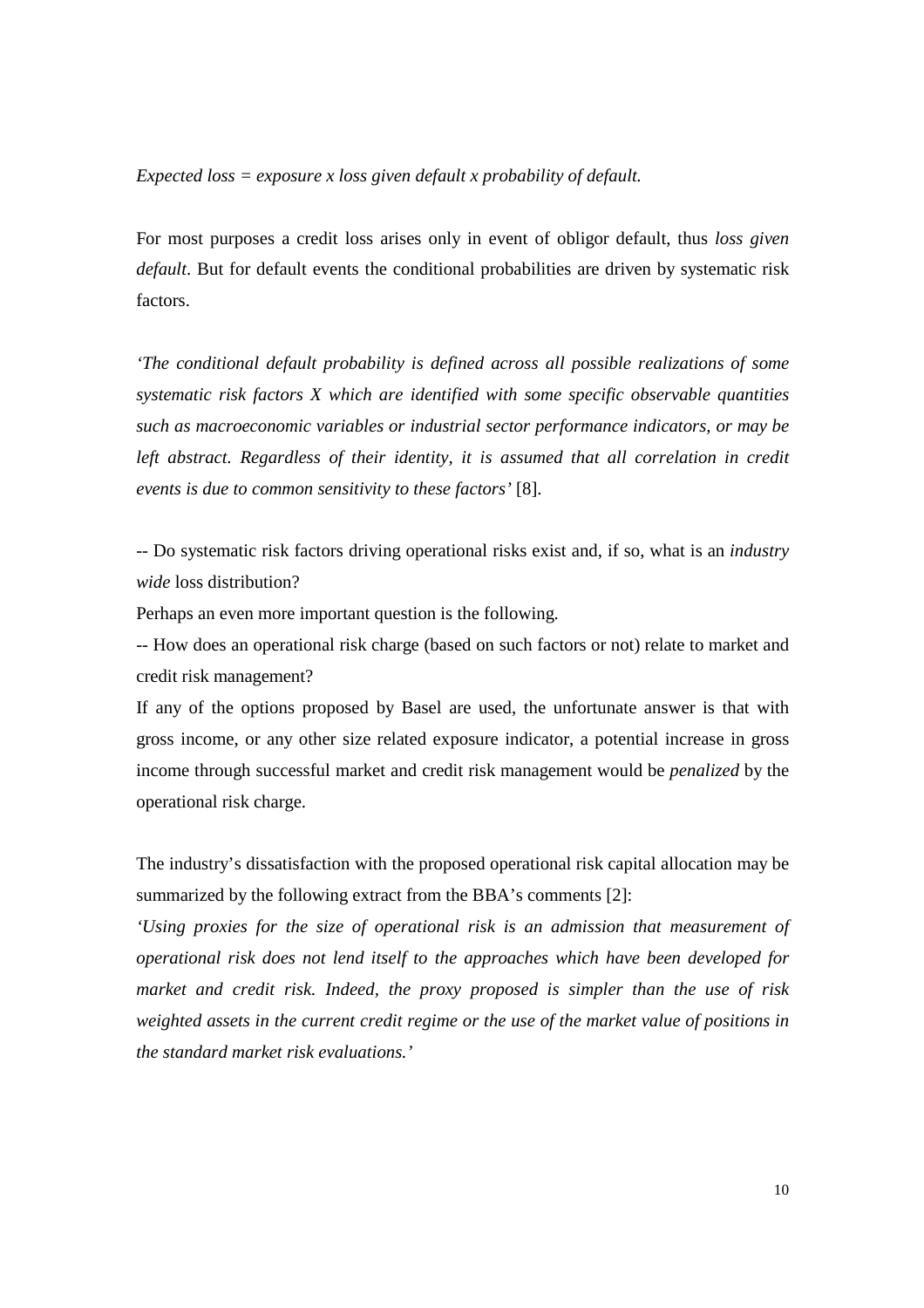Overwhelming criticism of the new Accord proposals has been heard from the financial services industry and hopefully other options for evaluation of operational risk will be considered. We attempt to propose some alternatives here.

## **3. Our risk capital framework**

Industry hue and cry surrounding the operational risk charge is equally matched by the confused state of operational risk modeling. Everything from scorecards to fuzzy logic, Bayesian networks, neural networks, extreme value theory or a hybrids of the above have been proposed for application to operational risk management. The new Basel Proposal has been mostly influenced by actuarial models, probably because its operational risk definition is based on lists of loss events. But since it is not clear where the boundary between market, credit and operational risk lies and what indeed a meaningful industrywide operational loss distribution is, it is difficult to compare or evaluate most of proposed methods.

By definition, operational risk management for an individual bank or business unit in a given situation depends on the correct identification of the risk factors causing operational losses. Since external and internal causal factors are included in the definition, not only the bank's own *operations* may lead to operational risk but also all financial information received by banks is inherently related to causal operational risk factors. Some of these, concerning out-of-the- ordinary events, contribute to *significant losses*. Examples of such events include natural disasters as well as major social or political events, and all may be considered to be *rare events.* Statistical analysis of data, which includes the effects of such rare events, requires special techniques which lie *outside* the assumption of *normality*. We term the related risk factors *external*. Processing all incoming information and taking decisions at different levels of the bank may lead to further losses caused by *internal* factors reflected in increased business costs (i.e. *operations* risks). Some such causes are human or technological errors, lack of control to prevent unauthorized or inappropriate transactions being made, fraud and faulty reporting. The relation between those two classes of causal factors and their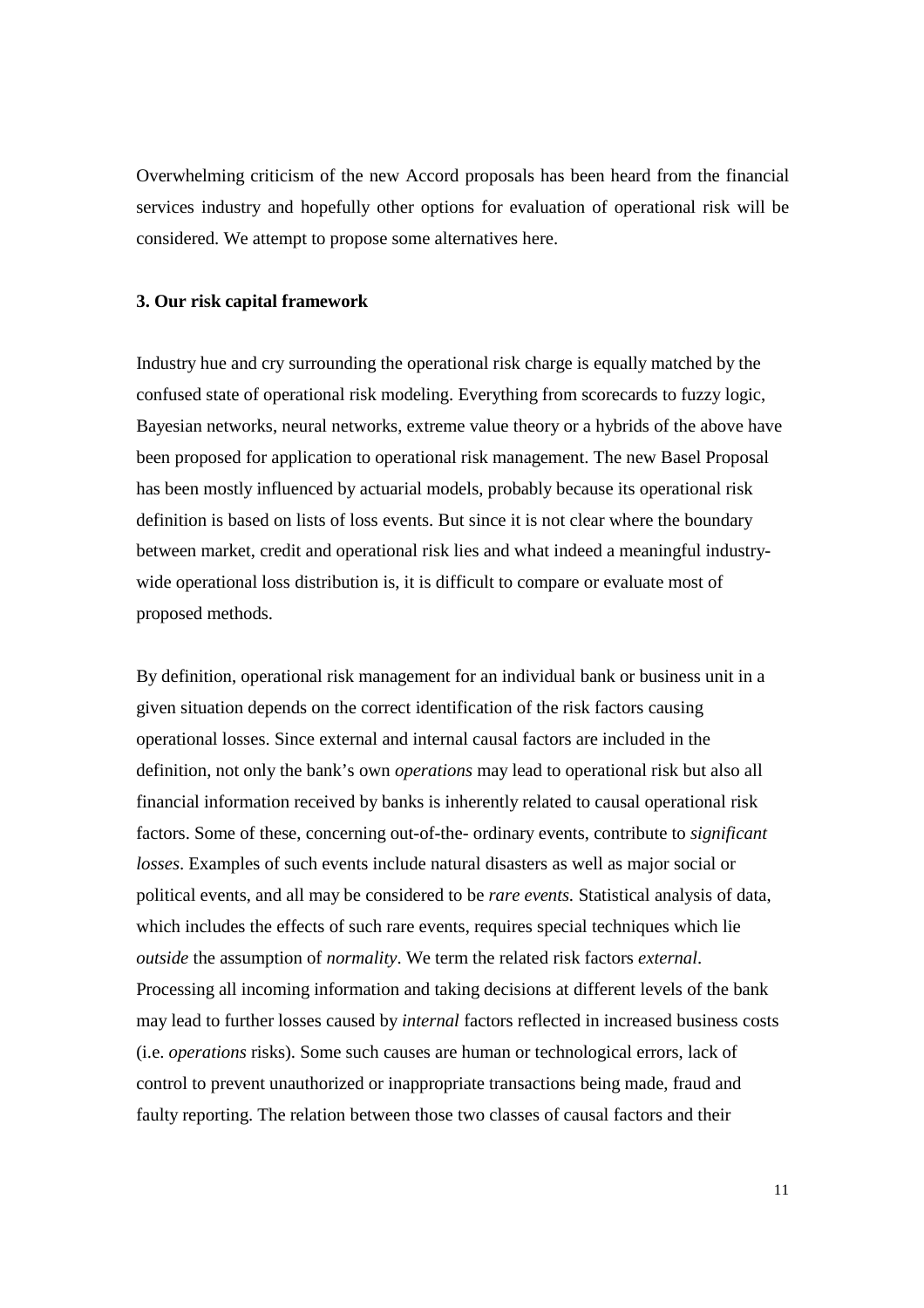importance for a particular business unit should be reflected in any strategic view of the risks involved.

Statistical patterns of *loss data* attributed to these external and internal types of causal factors can be very different. For example:

- Mistakes in accounting, transaction errors and other human errors generate loss distributions which are usually normal
- Natural disasters lead to distributions which have 'fat' or 'long' tails.
- Fraudulent activity, which can be observed in trading data subject to *market* risk, also leads to heavy tails of the trading P&L distribution.
- Similar P&L distributions emerge from trading futures and government bonds in emerging markets through times of political crisis.

In general losses may be classified into two categories:

- (1) *low* value but *frequently* occurring
- (2) *significant* in value but *rare*.

Modeling each category of losses requires specific techniques, but more important from the view point of data collection is to identify losses which have already been accounted for by the existing risk management process.

With the view that control procedures can be developed for illumination of the first type of low value/frequent losses and that the cost of such control procedures will be accounted for in the operations budget, we assume that only losses of large magnitude are considered for operational risk capital provision. The aim of operational risk capital provision is to insure the capacity of a bank to continue to operate -- through the availability of sufficient economic capital -- in an adverse environment or when its internal operations have caused large unexpected losses,.

Operational risk could be hidden in a number of different accounts for balance sheet reporting, both in banking and trading books. To ensure an appropriate control environment the first step in operational risk management should be a careful analysis of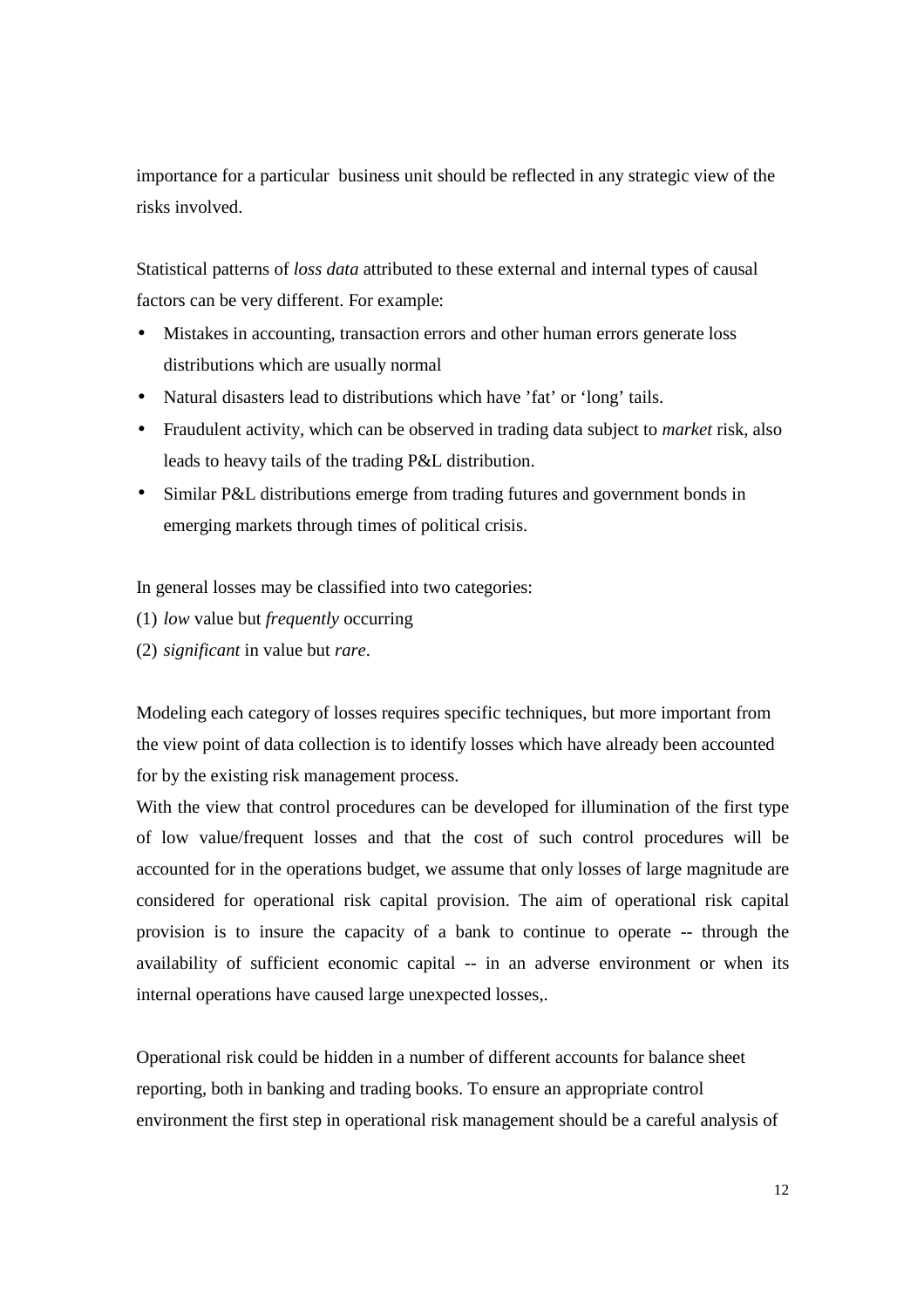all available data to identify the statistical patterns of losses related to identifiable risk factors as a part of an institution's financial surveillance system.

## **4. The model**

Inclusion of operational risk into the regulatory framework requires a revision of accepted market and credit risk management practice. Recall that VaR provides a measure of the market risk due to adverse market movements under *normal* market conditions, with back-testing performed to assess the accuracy of the implemented VaR models over time (usually a year). Similarly, credit provision corresponds to *normal* credit conditions with an indicative worst-case portfolio credit loss at some confidence level, calculated over a (one year) time horizon. One might thus naturally ask how the definition of "normality" relates to operational risk and to the problem of internal bank controls and external supervision. These questions are critical, particularly regarding extreme losses, since market, credit and operational risks become entangled at the time of occurrence of very large losses. *Double counting* is potentially the most serious problem for all major business units involved in trading, investment and lending. Reporting *integrated* market and credit value at risk can rectify such a problem. But how can operational risk capital charges be differentiated from market and credit allocation while keeping an integrated view of risk management?

Recall a simple definition of operational risk which has been adopted in practice:

#### *All risks that are not market or credit risk are operational risks.*

This definition of operational risk as complementary to market and credit risk allows us to derive a capital charge for operational risk from internal operational risk measurement. To make it consistent with existing credit and market risk models, a starting point is the construction of an historical *profit and loss* (P&L) distribution for the level of the organization of interest. *Profit* data must be included in the analysis, as it positions the actual P&L distribution by defining its mean and median. The presence of large or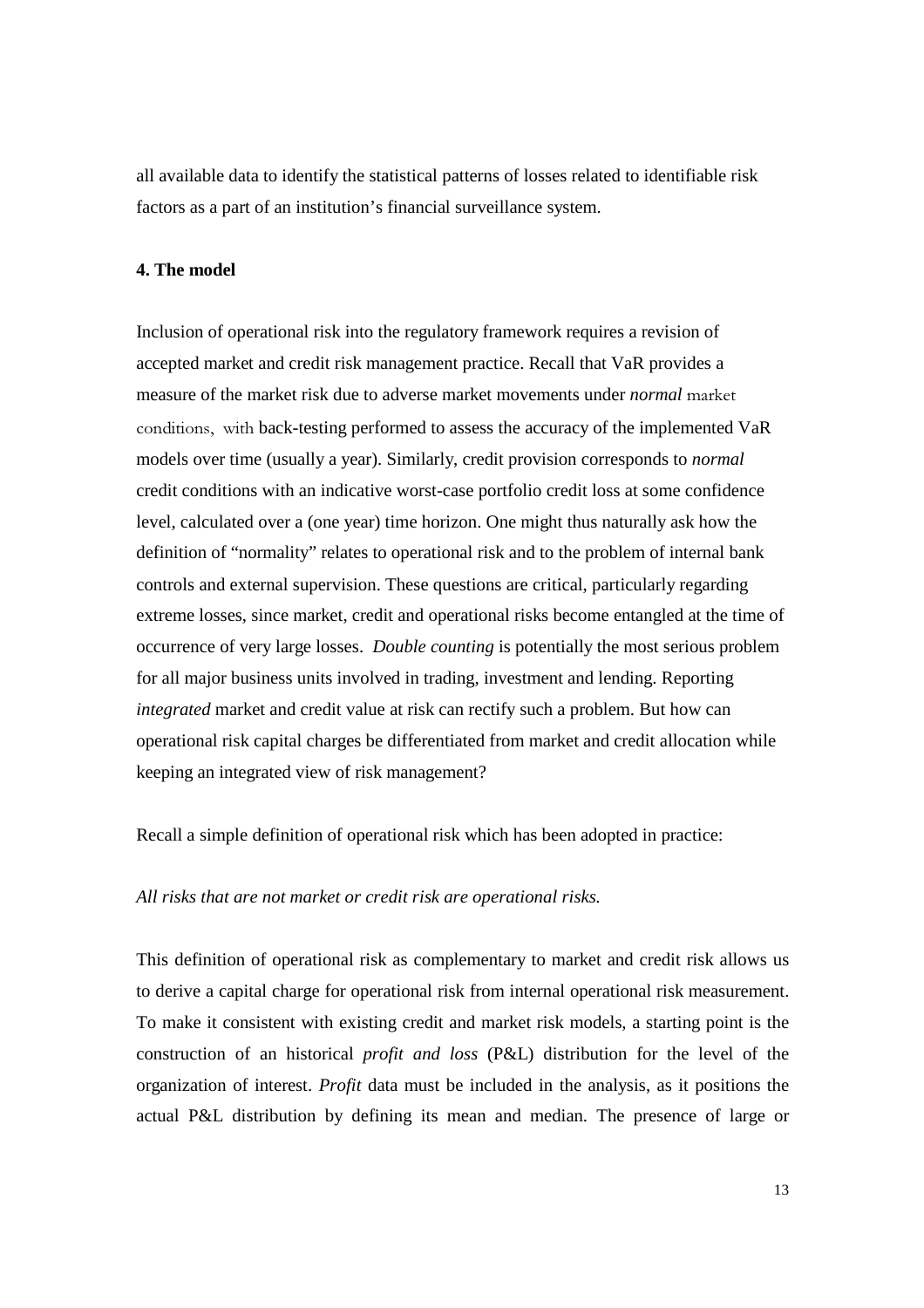extreme losses over a period specified by the data collection process will indicate that something has been (and may again be) wrong.

Ideally, statistical analysis of profits and losses would form part of the normal financial surveillance system of the bank. Further identification of the causes of specific losses may use some additional qualitative analysis. The important point is that this surveillance is concerned with the identification of the "normality" of business processes. Quantification of operational risk starts with the identification of market and credit unexpected loss thresholds obtained from VaR models. We assume that credit VaR and Market VaR are known from internal risk models as a part of financial reporting. From the modelling viewpoint the reporting process must verify the assumptions of internal market and credit models. Losses within the limits of market and credit value at risk can be accommodated by market and credit economic capital. (The reasons for those losses may be further assessed through supervision and control.)

Only losses of larger magnitude need be considered for operational risk capital provision. Hence, as noted above, we here adopt the accepted practice of defining operational risk as 'everything which is not market or credit risk' and *assume operational losses to be in the category of losses which are larger than those due to market or credit risks under normal market conditions.*

All forms of risk are reflected in financial reports, with market risk concentrating in the trading book and credit risk in the banking books. Current practice is for each business unit to have its own specialised risk management. Still all business units are exposed to operational risks. Pillar 2 – the *Supervisory Review Process* –

*'is intended to ensure that each bank has a sound internal process in place to assess the adequacy of its capital based on a thorough evaluation of its risks.'*

Thus at the strategic level capital allocation for market, credit and operational risks must be assessed for the institution at least once a year. Risk management reporting is already available in the form of market or credit VaRs and the corresponding profit and loss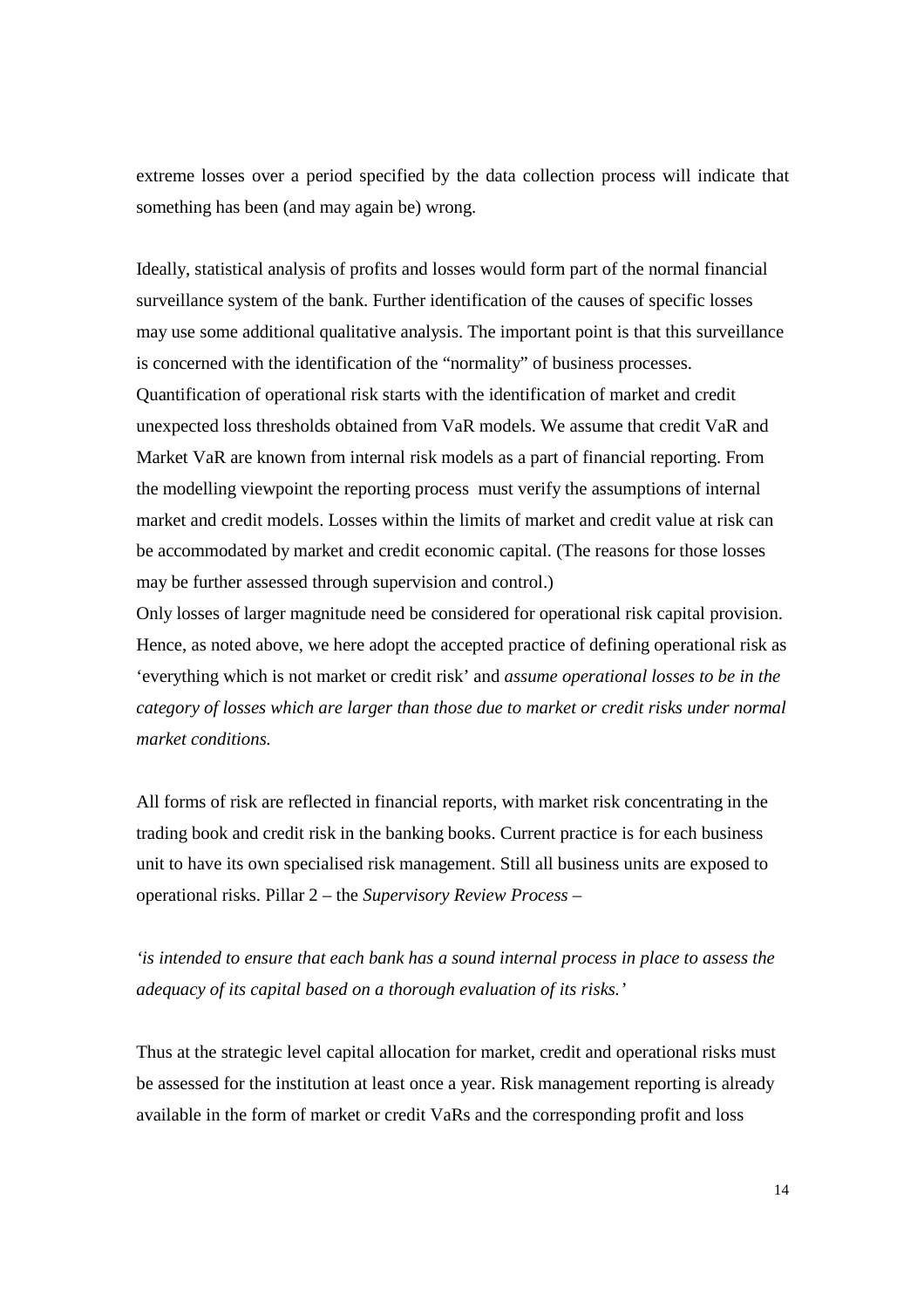distributions supporting these calculations. Therefore, at the conceptual level, an *integrated profit and loss distribution* at the highest level of the organisation may be constructed with a threshold loss level<sup>3</sup> obtained from market and credit risk models.

- The level of loss due to market risk, which is exceeded with probability  $\pi$ , is denoted by  $u_{\text{v}_{aR}}$  .
- The level of loss due to both credit and market risks, which is exceeded probability  $\rho \leq \pi$ , is denoted  $u_{\text{cv}_aR}$ . It is assumed that  $u_{\text{cv}_aR} \leq u_{\text{v}_aR}$ .
- Losses beyond the  $u_{CVaR}$  level are *unexpected losses* and are *defined* to belong to the operational risk category. Thus *operational risks* are defined as *excesses over normal both market and credit unexpected losses* in the P&L distribution as shown in Figure 1.

Operational risk capital measures may be now derived from descriptive statistics of the empirical distribution or from the parameters of an appropriate approximating distribution. Relations between the thresholds for market and credit risk should be reexamined with respect to the overall implementation of risk management procedures with a view to the definitions of 'expected' and 'unexpected' losses. For the purpose of operational risk management the *unexpected loss threshold* u should also be consistent with statistical assumptions required for the asymptotic behaviour of extremes. From the view point of *integrated* risk management the choice of such a threshold should be such that the  $u_{\text{CVaR}}$  level approximately equals the statistically derived threshold  $u$ .

 $\overline{a}$ 

 $3$  Adjustment of market VaR value to include credit VaR or reconciliation of profit and loss from the relevant operations to obtained a consolidated VaR is a separate problem which depends on implementation issues which are institution specific.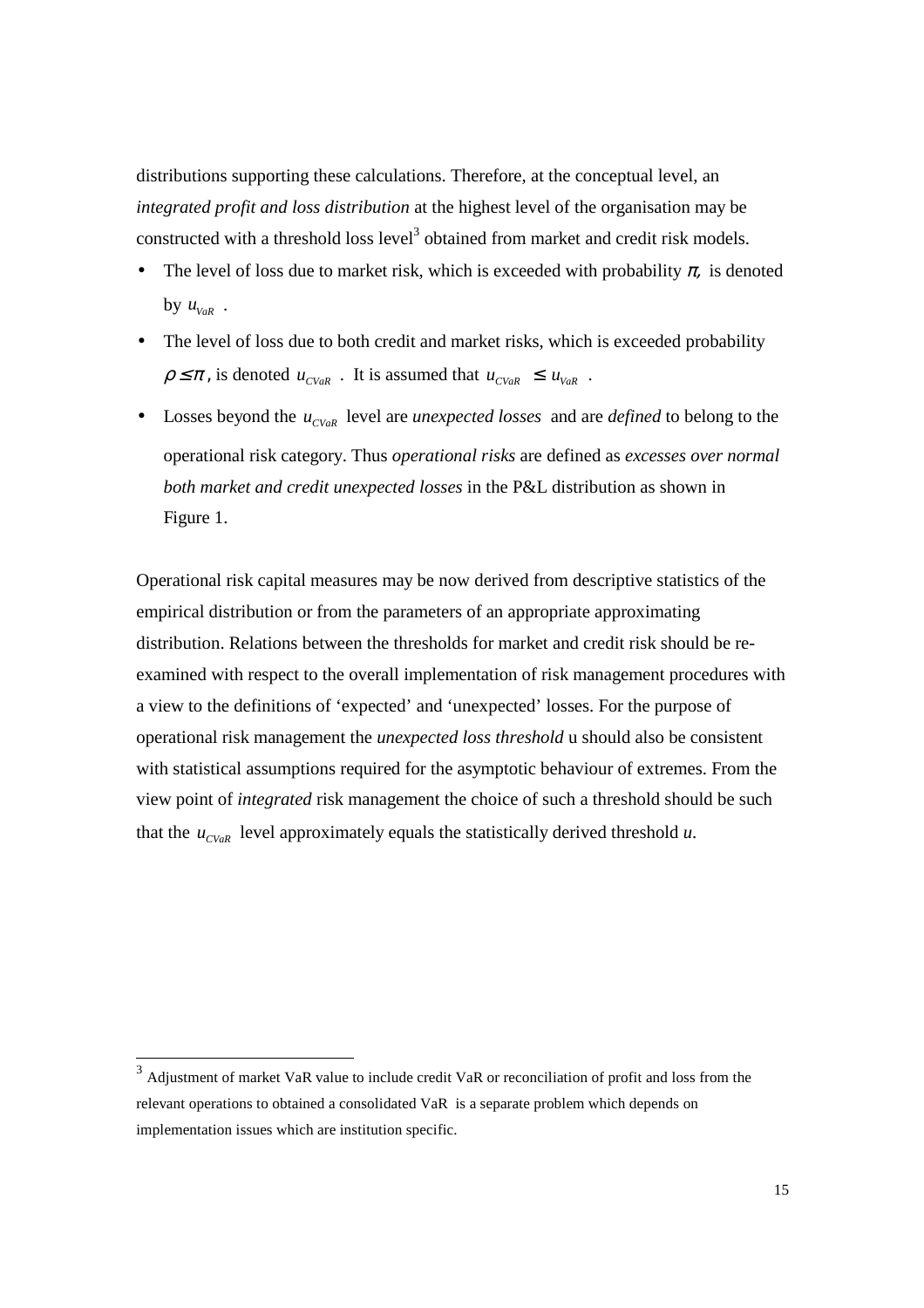

**Figure 1** *Decomposition of the loss-tail of a Profit & Loss distribution into its three losstypes (market, credit and operational losses) and definition of the threshold for extreme operational losses.*

Our capital allocation for operational risks is thus based on results from extreme value theory. The operational risk capital will be derived from the parameters of an *asymptotic* distribution of *extremes* of profit and loss. Required theoretical results and procedures for parameter estimation are given in our recent papers [9, 10].

In the case of extreme losses (i.e. heavy or long tailed underlying P&L distributions) the modelling involves a few levels of approximation. First, one must verify that the underlying P&L distribution belongs to the class of the *max-stable* distributions, i.e. the behaviour of the tail of the P&L distribution may be explained by that of its maximum term. The *generalised extreme value* (GEV) distribution  $H_{\zeta,\blacksquare,\blacksquare}$  provides a representation for the limiting distribution of the maximum with *shape parameter* ξ and normalised by the *location* parameter  $\mu$  and the *scale* parameter  $\sigma$ . More formally, let  $X_1, ..., X_n$ represent *independent identically distributed* (i.i.d.) random variables (losses, here

16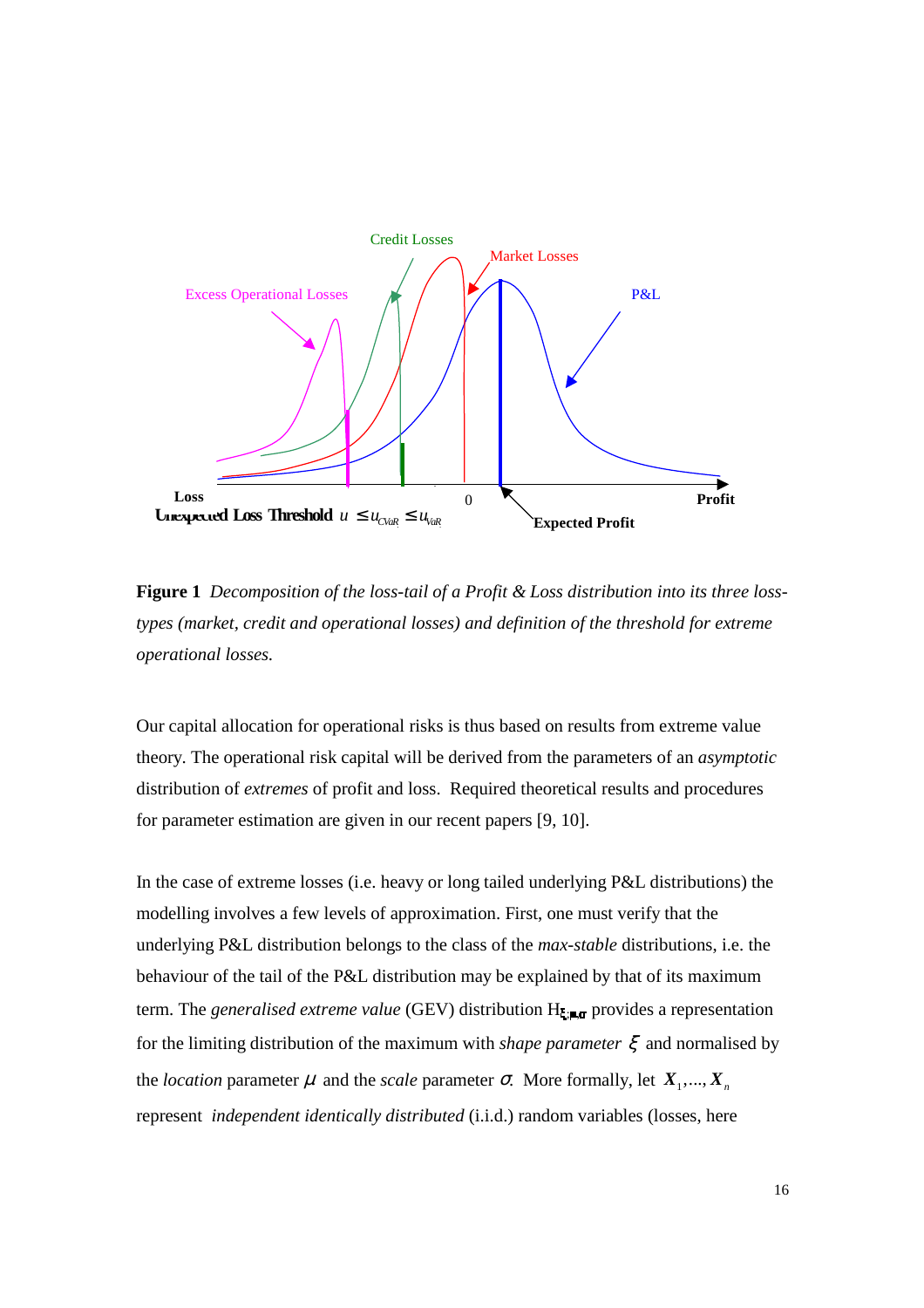considered as positive) with distribution function *F* and denote their *maximum* by

 $m = \frac{1}{2}$ 

 $\overline{r}$   $\overline{r}$   $\overline{r}$ 

$$
\boldsymbol{M}_n = \max(\boldsymbol{X}_1, \boldsymbol{X}_2, ..., \boldsymbol{X}_n). \text{ Then}
$$
\n
$$
H_{\xi:\mu,\sigma}(\boldsymbol{x}) = \begin{cases} \exp\left[-\left(1 + \xi \frac{\boldsymbol{x} - \mu}{\sigma}\right)^{-\frac{1}{\xi}}\right] & \text{if } \xi \neq 0, \quad 1 + \xi \frac{\boldsymbol{x} - \mu}{\sigma} > 0\\ \exp\left[-\exp\left(-\frac{\boldsymbol{x} - \mu}{\sigma}\right)\right] & \text{if } \xi = 0 \end{cases}
$$
\n(4)

Second, given a high threshold level u, the *distribution of excesses* **Y**:= **X**-u is given by the *conditional distribution* function in terms of the tail of the underlying distribution *F* as

$$
F_u(y) := P(X - u \le y | X > u) = \frac{F(u + y) - F(u)}{1 - F(u)} \quad \text{for } 0 \le y < \infty.
$$
 (5)

The limiting distribution  $G_{\mathcal{L}} \mathfrak{g}$  (*y*) of excesses as  $u \rightarrow \infty$  is known as the *generalised Pareto distribution* (GPD) with *shape parameter*  $\xi$  and *scale parameter*  $\beta = \sigma + \xi(u - \mu)$ 

$$
G_{\xi,\beta}(y) = \begin{cases} 1 - \left(1 + \xi \frac{y}{\beta}\right)^{-1/\xi} & \xi \neq 0 \\ 1 - \exp\left(-\frac{y}{\beta}\right) & \xi = 0 \end{cases} \qquad \text{where} \qquad y \in \begin{cases} [0, \infty] & \xi \ge 0 \\ [0, -\frac{\beta}{\xi}] & \xi < 0. \end{cases} \tag{6}
$$

The GPD is an approximation of  $F_u$ , i.e.  $\lim_{u \to x_F} \sup_{0 \le y \le y_F} |F_u(y) - G_{\xi, \beta(u)}(y)| = 0$ ,

where  $x_F$  (possibly infinite) is the right end point of the support of the distribution given by *F* and  $y_F := x_F - u$ , for some positive (measurable) function of the threshold *u* given by  $\beta(u)$ , provided that the distribution *F* is in the max-domain of attraction of the GEV distribution. This approximation is only 'good' in the asymptotic sense (i.e. as the threshold  $u \rightarrow \infty$ ). Thus the choice of threshold must satisfy the asymptotic convergence conditions, i.e. be large enough for a valid approximation; but when *u* is too high classical parameter estimators for  $\xi$  and  $\beta$ <sub>u</sub> may have too high a variance due to the small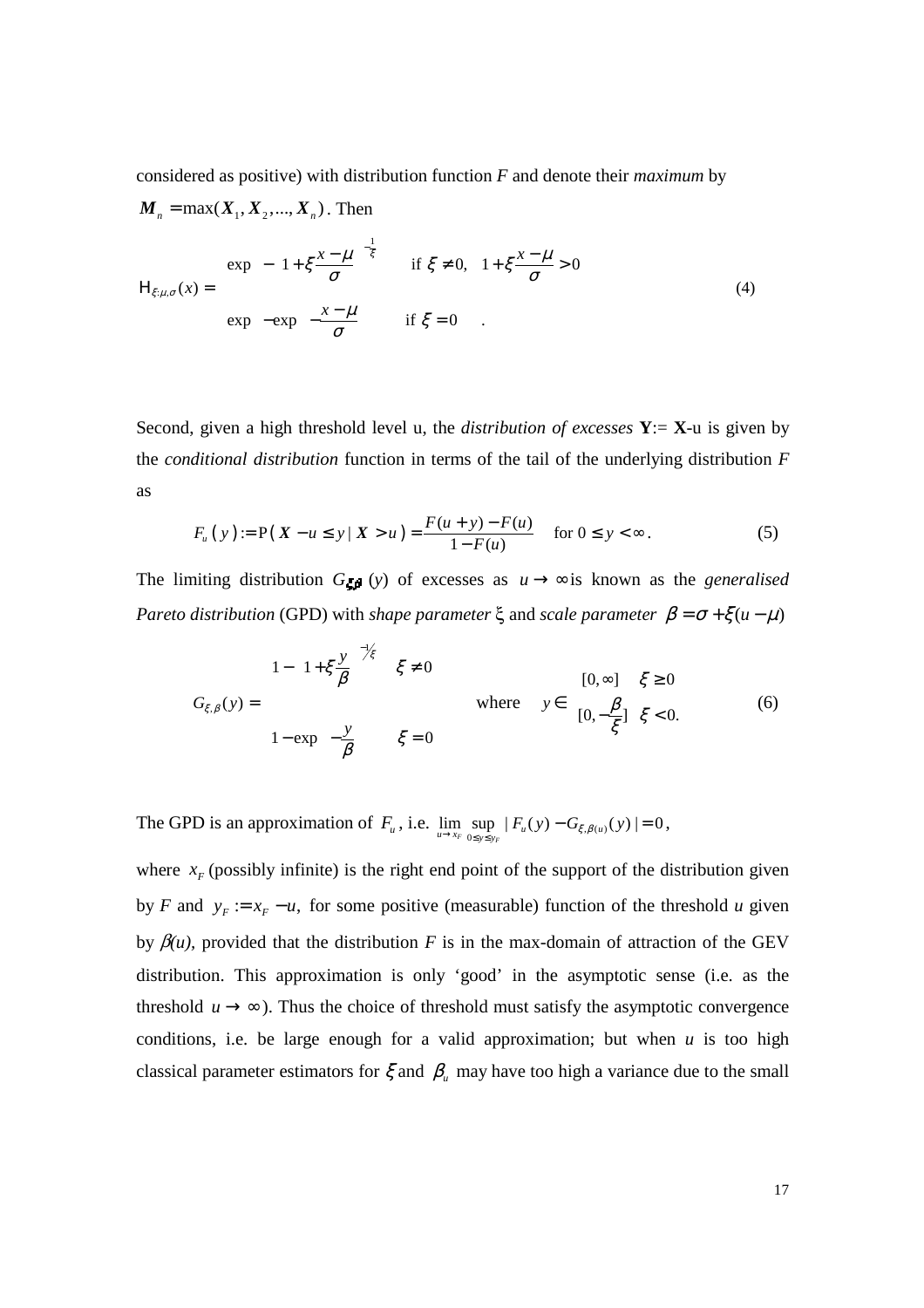number of exceedances of such a threshold. In the literature [3, 11, 12,] various techniques have been proposed for a statistically reliable choice of threshold.

Third, we must model operational losses *over time*. The number of exceedances  $N_{\mu}$  over a threshold u and the exceedance times may be represented as a point process which converges 4 weakly to a limiting *Poisson process* with *intensity* λ*u*. The resulting asymptotic model is known as the *peaks over threshold* (POT) model [13, 14] with intensity  $\lambda_u$ . This intensity must be measured in the same time units as the given underlying profit and loss data (e.g. daily, weekly, monthly, etc.).

The threshold value  $u$  chosen according to the above steps  $(1-3)$  is defined as the *unexpected los*s *threshold.* In [9, 10] we proposed operational risk measures and a rule for calculating an excess operational risk charge which are summarised below:

• *Severity* of the losses is modelled by the GPD. The expectation of the excess loss distribution, i.e. *expected severity,* is our coherent risk measure given by

$$
E(X - u \mid X > u) = \frac{\beta_u + \xi u}{1 - \xi} \quad \text{with } \beta := \sigma + \xi (u - \mu). \tag{7}
$$

• The number of exceedances  $N_u$  over the threshold u and the corresponding exceedance times are modelled by a Poisson point process with intensity (*frequency* per unit time) given by

$$
\lambda_u := \left(1 + \xi \frac{(u - \mu)}{\sigma}\right)^{-\frac{1}{\xi}} \tag{8}
$$

• *Extra* capital provision for operational risk over the *unexpected los*s *threshold u* is estimated as the *expectation of the excess loss* distribution (expected severity) scaled by the *intensity*  $\lambda_u$  of the Poisson process, *viz*.

 $\overline{a}$ 

 $4$  Convergence to a Poisson process requires more assumptions, see Chapter 5 of [3] for details.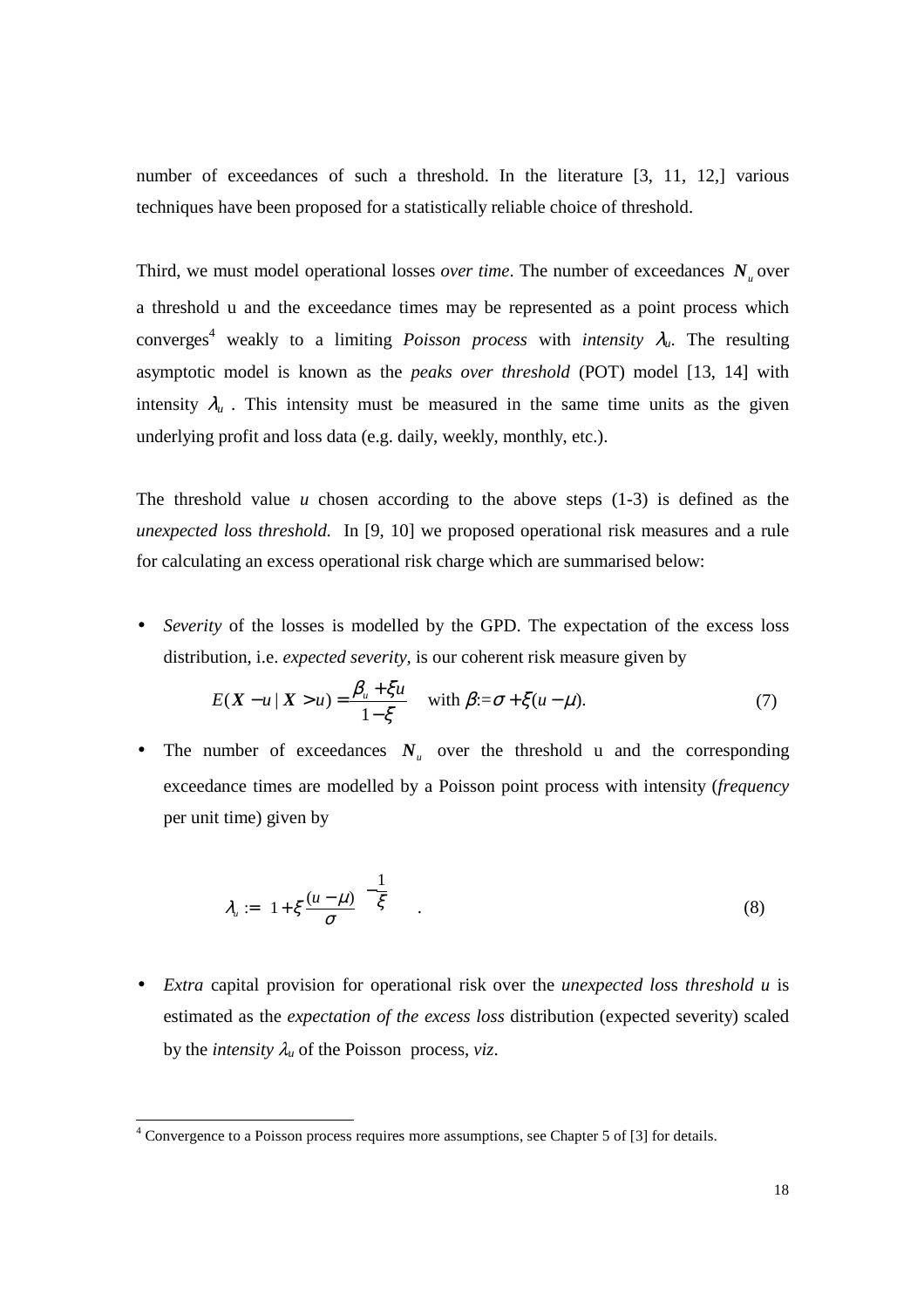$$
\lambda_{u} \mathbf{E}(X - u \mid X > u) = \lambda_{u} \frac{\beta_{u} + \xi u}{1 - \xi}, \qquad (9)
$$

where *u*,  $\beta$ ,  $\xi$  and  $\lambda$  are the parameters of the POT model and time is measured in the same units as data collection frequency, e.g. hours, days, weeks, etc. (Note that  $\beta_{\mu}$  and  $\lambda_{\mu}$  may be expressed in terms of  $\mu$  and  $\sigma$ .)

• The *total* amount of *capital* provided against extreme operational risks for a time period of length *T* will then be calculated by

$$
u_{\tau} + \lambda_{\mu} T E(X - u | X > u) = u_{\tau} + \lambda_{\mu} T \frac{\beta + \xi u}{1 - \xi},
$$
\n
$$
(10)
$$

where  $u<sub>T</sub>$  represents the total capital provision for market and credit risk, which may in the first instance be considered to be equal to  $u$  under the assumption of maxstability.

For operational risk the accuracy of economic the capital allocation (10) depends of course on both the correct choice of threshold and accurate estimates of the GPD parameters.

For accurate estimation of the GPD parameters a sufficient amount of data is required. On the another hand, for a valid GPD approximation the threshold should be sufficiently high. Unfortunately, higher thresholds provide less data. However *hierarchical Bayesian simulation* methods [15, 16] for parameter estimation allow one to overcome the problems associated with lack of data through intensive computation. Our computational procedures accounting for extreme event dependencies across business lines/risk types are described in [10]. Operational loss data is organised into a matrix according to loss type and business units as in Table 3. In the current implementation the parameters for individual business units are estimated from business unit data pooled by risk type. The example in [10] analyses the (external) operational risks caused by the Russian default of 1998 for four business units of a trading group. Alternatively the procedure could be applied to one business unit across different loss types. Conceptually, both loss factor and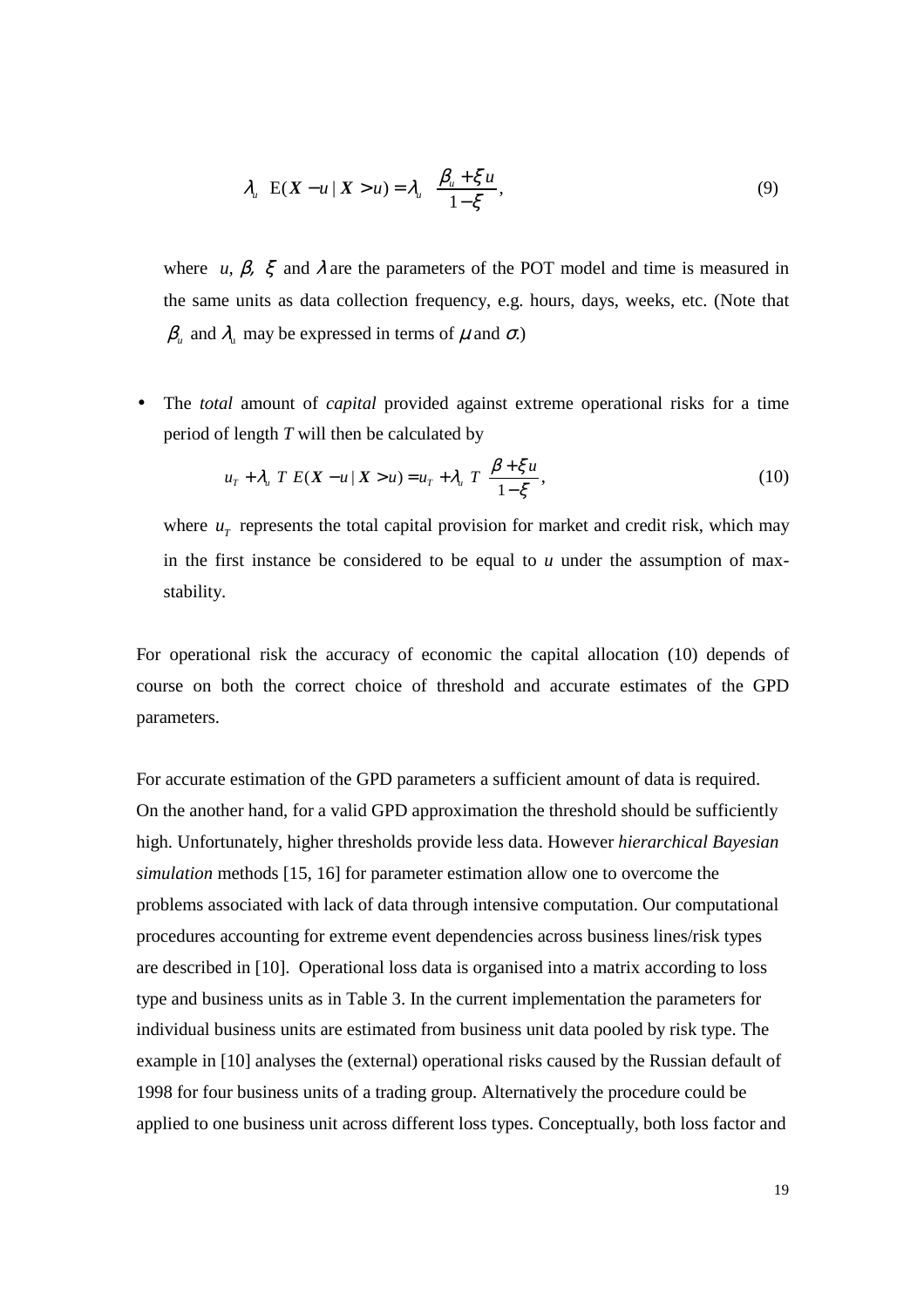business unit dimensions can be simultaneously accommodated, but at the cost of increased complexity and computation.

For overall capital allocation at the top level of the bank, we would hope to reduce the overall assessed capital allocation due to portfolio diversification effects and to identify the high-risk factors for specific business units of the firm – both achieved in the limited context of the example of [10].

#### **5. Integration of risk management**

Success in operational risk management is dependent on the ability of the industry to handle an increasing amount of information processing related to the control and management of an institution's performance. For large international banks involved in all types of activities the task of capital provision planning is enormous.

Various risk-adjusted performance measures have been proposed for the optimization of capital allocation *within* the firm (see, [17] for a specification of different risk-adjusted performance measures and the regulatory capital framework's return incentives). Derived from capital pricing theory, the risk-adjusted return calculation is a *single time period* optimization applied to the combined credit, market and operational risks of a business unit and implicitly dictates a credit risk time horizon which is much longer than that of market risk. The choice of optimization period and the reconciliation of the time horizon in the models related to different risk types are challenging topics for research.

Traditional accounting and regulatory reporting processes require banks to submit their reports to the banking supervisors once every year. Aggregation of threshold levels – and specifically adjusting with respect to a common time horizon -- requires considerable cooperation between the various specialised risk management groups.

The time-dependent evolution of credit risk involves multi-year horizons. An initial oneyear transition matrix used in calculations of the migration of credit ratings is usually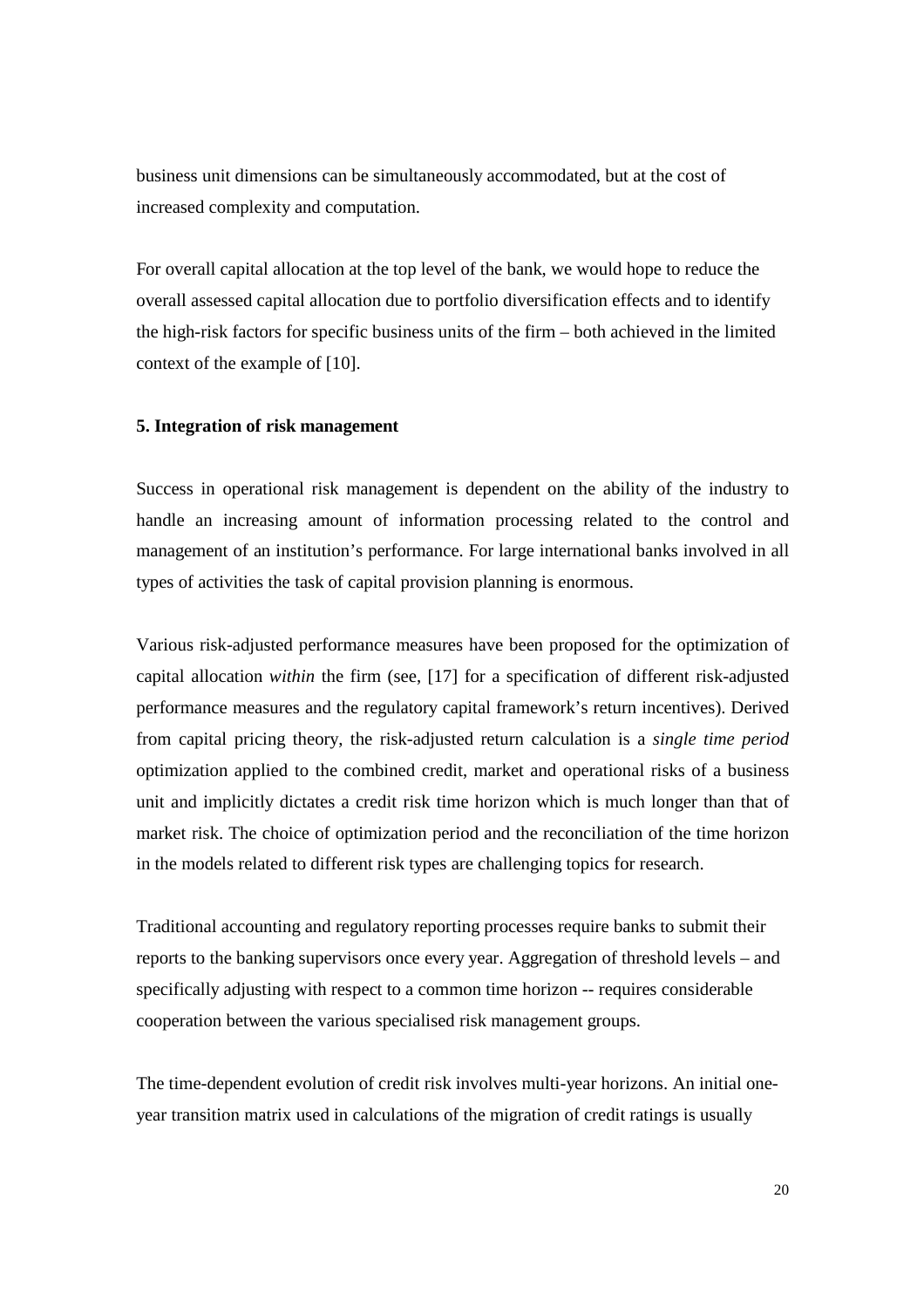derived from rating agency data from longer-term transition matrices which impose the assumption of a steady-state for the credit portfolio distribution.

Comparison of our threshold derived from EVT analysis with the credit VaR threshold will need the results of an internal credit model and a detailed description of the credit portfolio. Over what time such assumptions are valid and what is an appropriate procedure to identify such a time interval are questions which remain to be answered.

Unlike credit risk, market risk management is performed daily (DEaR) and the evaluation of market risk at longer time horizons becomes increasingly dependent on distributional assumptions for the underlying profit and loss distribution. A regulatory multiplier used in connection with internal market risk models guarantees that there are no violations of internal VaR limits. The introduction of an operational risk charge means that that this market risk multiplier should be bounded. Our operational risk charge is proportional to the intensity of the process of exceedances. In our example [10], the 5% threshold level gives a satisfactory allocation (a 46.9% margin of safety compared with actual losses) which is only slowly changing (a 2% improvement) with nearly a two fold increase (1.6) in threshold level.

#### **6. Conclusion**

By allowing banks to use their own internal models for their trading book and with the current move towards a model-driven *internal ratings-based* (IRB) approach for the banking book, regulators are starting to use economic capital in lieu of regulatory capital. Yet, the operational risk regulatory charge was motivated by the worst recent financial failures and is insensitive to the risk management of an institution. Should operational risk be modelled without a clearly stated relation between risks of different types?

Models for market, and to a lesser extent for credit, risk are accepted and tested. Their outputs determine capital provisions for market and credit risks. The risk capital framework proposed here allows quantification of operational risk losses based on an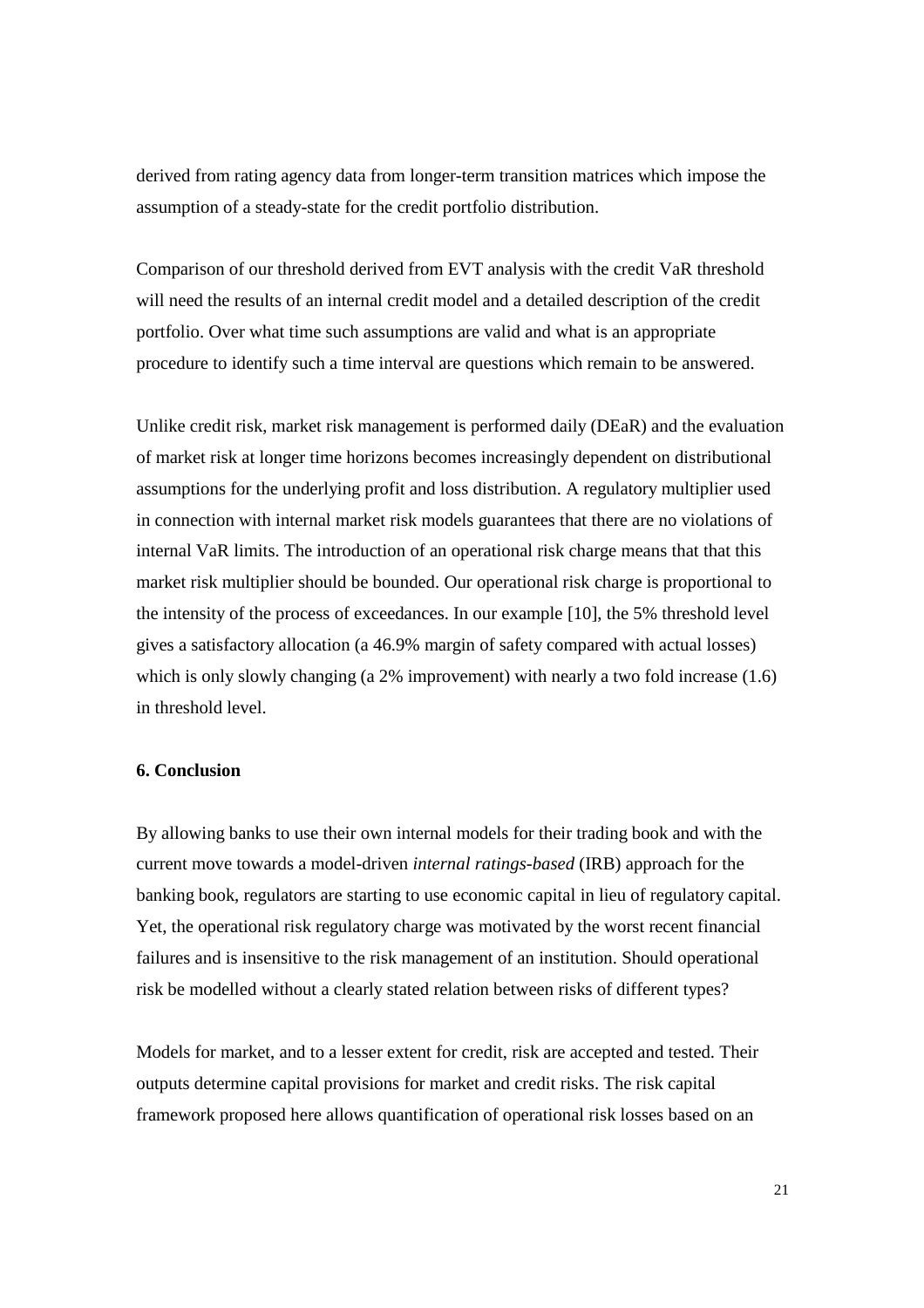integrated view of risks and a high level control chart philosophy in which extreme losses exceeding a fixed unexpected level are used annually (say) to estimate the required excess capital provision. Such a combined allocation of economic capital for market, credit and operational risks reinforces a risk sensitive management corresponding to the firm's mix of business, performance and level of capitalisation.

## **References**

- 1. The New Basel Capital Accord, BIS Press Release, 16 January 2001.
- 2. The New Basel Capital Accord: Comments received on the Second Consultative Package, BIS Press Release, June 2001.
- 3. Embrechts P., C. Kluppelberg & T. Mikosch (1997). *Modelling Extremal Events.* Springer, Berlin.
- *4.* Embrechts P. (ed.) (2000). *Extremes and Integrated Risk Management* (2000)*.* Risk Books, London.
- 5. McDonough W. (1998). Issues for the Basel Accord. *Conference on Credit Risk Modeling and Regulatory Implications*, London, September 22, 1998.
- 6. British Bankers' Association (1997). Operational Risk Management Survey.
- 7. Ong M.K. (1999). *Internal Credit Risk Models: Capital Allocation and Performance Measurement.* Risk Books, London.
- 8. Gordy M. (2001) A risk-factor model foundation for rating-based bank capital rules, Working Paper, Federal reserve Bank, Washington, DC.
- 9. Medova E. A. (2000). Measuring risk by extreme values. *Risk*, November, pp. s20-26.